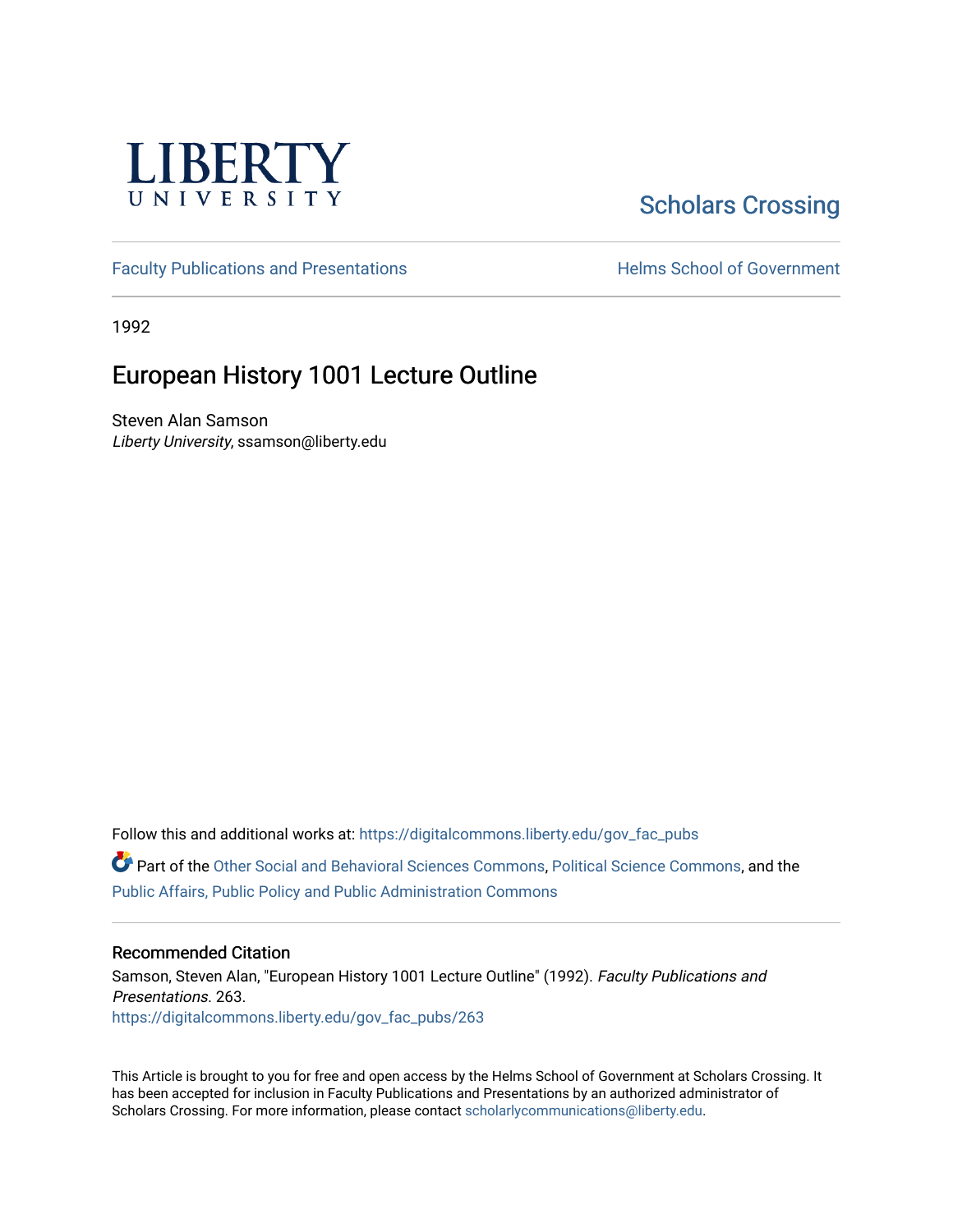## EUROPEAN HISTORY 1001: LECTURE OUTLINE

I. THE STUDY OF HISTORY

# A. THE NATURE OF HISTORY<br>1. Role of Ideas and

- 1. Role of Ideas and **Presuppositions**
- 2. Dual Purpose of History
	- a. Seeking Facts: Reliability and Selectivity<br>b. Interpreting Meaning
	- b. Interpreting Meaning
- **Reading I: Philosophies of History: A Secular View**
- B. INESCAPABLE CONCEPTS<br>1. Sovereignty: Ul
	- 1. **Sovereignty**: Ultimacy<br>2. Ends: Goal, Purposes
	- 2. **Ends**: Goal, Purposes
	- 3. **Means**: Blueprints, Plan, Method
	- Truth: Standard, Epistemology, Infallibility
	- 5. **Consequences**: Ethics, Liability

#### **Reading II: Inescapable Concepts**

- C. TWO EARLY VIEWS OF HISTORY<br>1. **Cyclical** 
	- 1. **Cyclical**
		- a. Revolution<br>b. Sacred Cale
		- b. Sacred Calendar<br>c. Golden Age
		-
		- c. Golden Age<br>d. Polvtheism Polytheism
		- e. **Eternal Recurrence**: Friedrich Nietzsche<br>f. Oswald Spengler and Arnold Toynbee
		- Oswald Spengler and Arnold Toynbee
	- 2. **Linear**
		- a. **Teleology** (**telos** = goal)
		- b. History as a Story
		-
		- c. God's Self-Revelation<br>d. Providence and Theopha Providence and Theophany (appearance of God)
		- e. "The Greatest Story Ever Told"<br>f. Salvation by Grace Through Fai
		- Salvation by Grace Through Faith
		- g. St. Augustine and Herbert Butterfield
- D. MODERN PHILOSOPHIES OF HISTORY<br>1. **Progressive**

#### 1. **Progressive**

- a. **Reason** as the Standard of Truth
- b. Rationalist Religion<br>c. Science
- c. Science<br>d. French B
- French Enlightenment
- e. Borrowed Capital<br>f. Thomas Macaulay
- Thomas Macaulay and John Acton
- 2. **Historicism**
	- a. Pietists<br>b. **Cultural**
	- b. **Cultural Relativism**
	- c. Existentialism<br>d. Nationalism
	- Nationalism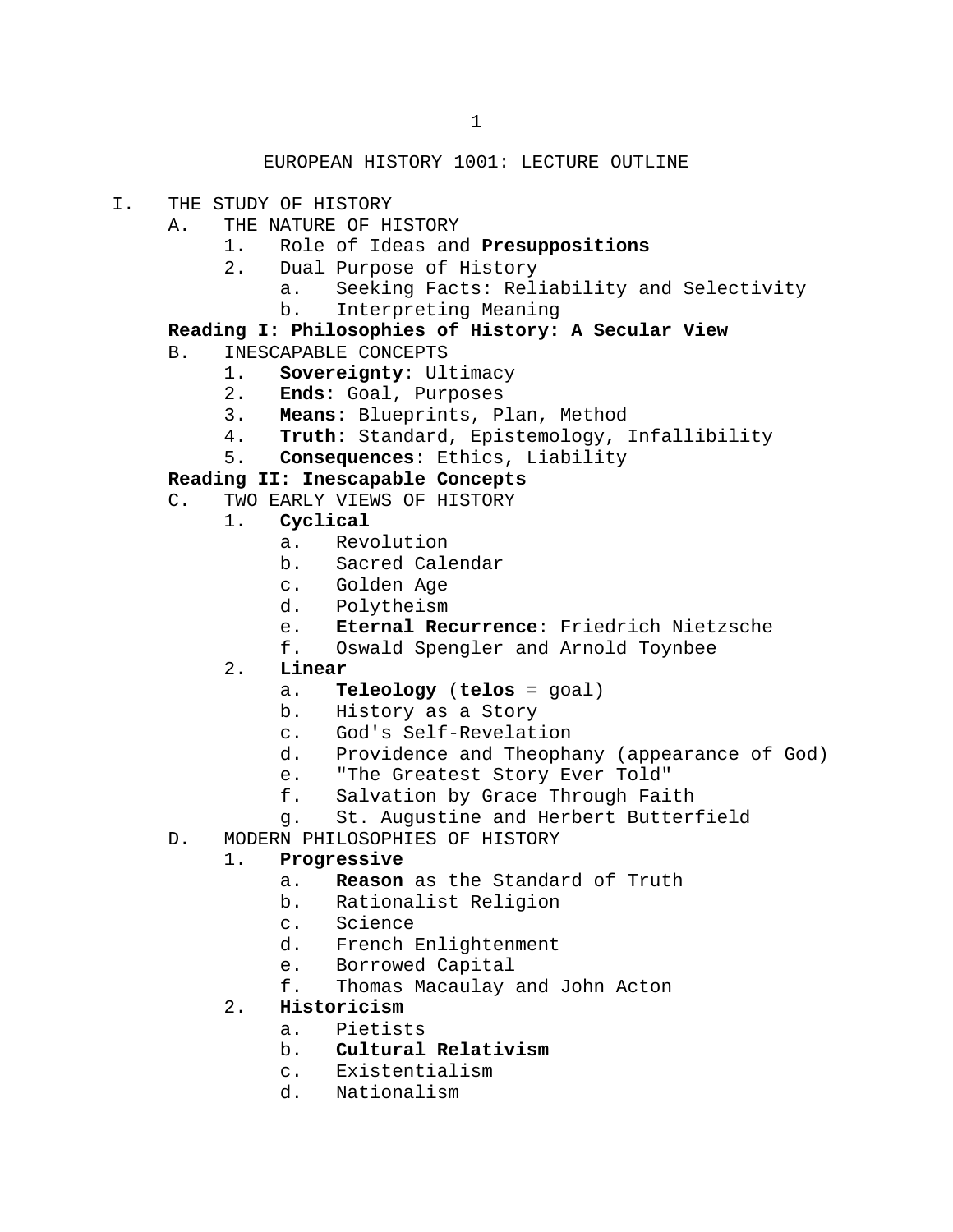e. Leopold von Ranke, Wilhelm Dilthey,

Frederick Jackson Turner, and Charles Beard

- 3. **Hegelianism**
	- a. Georg Wilhelm Friedrich Hegel<br>b. Dialectic
	- b. **Dialectic**
	- c. World Spirit
	- d. Francis Fukuyama
- 4. **Marxism**
	- a. Karl Marx and Friedrich Engels<br>b. Economic Determinism
	- b. Economic Determinism
	- c. Atheism<br>d. Material
	- Materialism
	- e. **Class Struggle**
- 5. Their Influence Today

#### **Reading III: Our Revolutionary Age: A Conservative View**

- II. OPENING THE NEW WORLD<br>A. THE GREAT VOYAGE.
	- THE GREAT VOYAGES<br>1. The Search f
		- 1. The Search for Causes<br>2. **National Monarchies**
		- **National Monarchies**<br>a. Rising Middle
			- a. Rising Middle Class<br>b. Centralized Bureauc
			- b. Centralized Bureaucracies
		- 3. Search for New Trade Routes
		- 4. Innovations
			- a. Magnetic Compass
			- b. Astrolabe and Quadrant<br>c. Portolani
			- c. Portolani<br>d. Caravel
			- Caravel
		- 5. Exploration Subsidized
			- a. Henry the Navigator<br>b. Vasco da Gama and P
			- Vasco da Gama and Pedro Cabral
		- 6. **Evangelization**: The Great Commission
			- a. Johann Gutenberg's Printing Press
		- 7. International Politics<br>a. The Year 1492: An:
			- a. The Year 1492: **Annus Mirabilis**
			- b. **First Great Imperial Struggle**<br>c. Rise of Spain: **Ferdinand and**:
			- c. Rise of Spain: **Ferdinand and Isabella**
			- Spanish Century
		- 8. Protestant Reformation<br>a. **Martin Luther** 
			- a. **Martin Luther**
			- b. **John Calvin**
			- c. Religious Struggles
	- B. THE COLUMBIAN EXCHANGE
		- 1. **Christopher Columbus**
			- a. Early Career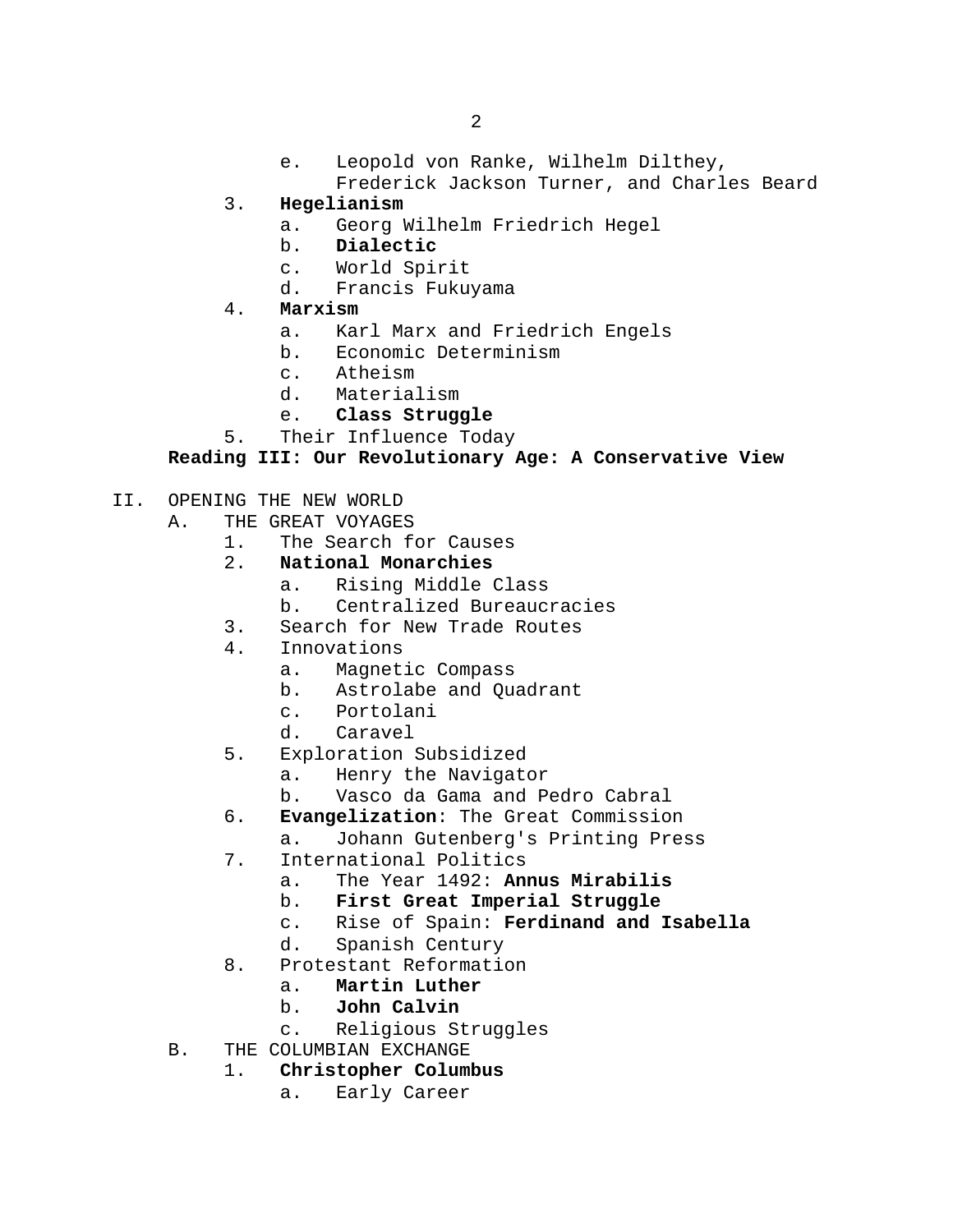- b. The Four Voyages<br>c. His Aims
- c. His Aims<br>d. Place Nam
- Place Names
- 2. Alexander VI<br>3. Treaty of To:
- 3. **Treaty of Tordesillas**
- 4. **The Columbian Exchange**
	- a. Disease<br>b. Dietary
	- Dietary Revolution
- III. THE SPANISH CENTURY
	- A. THE EARLY POWER PLAYERS<br>1. Spaniards and Turk
		- 1. Spaniards and Turks<br>2. France
			-
			- 2. France<br>3. Englan 3. England<br>4. The Year
			- The Year 1521
				- a. Leo<mark>X</mark><br>b. Martin
				- b. Martin Luther<br>c. **Charles V:** Com
				- Charles V: Comuneros
				- d. Habsburg-Valois Wars: **Francis I** and **Henry II**
				- e. Portugal<br>f. **Henry VI**
				-
				- f. **Henry VIII** Ivan III and Vasili III
				- h. Gustavus Vasa
			- 5. **Suleiman the Magnificent**
				- a. Selim's Vow
				-
				- b. Francis I<br>c. Teutonic I Teutonic Knights
				- d. French Alliance
			- 6. Shifting Alliances and Conflicts
	- B. THE SPANISH HABSBURGS
		- 1. Strategic Marriage Alliances<br>2. Charles V
		- 2. **Charles V**
			- a. Holy League (Santa Junta)<br>b. War with France
			- War with France

# 3. **Clement VII**

- - France<br>a. Ca Capture of France
	- b. Suleiman
	- c. Broken Promises<br>d. League of Cogna
	- League of Cognac
- 5. Charles in Charge<br>a. **Sack of Rome** 
	- Sack of Rome
	- b. Subjugation of Florence
- 6. Role of the Turks
	- a. Ferdinand I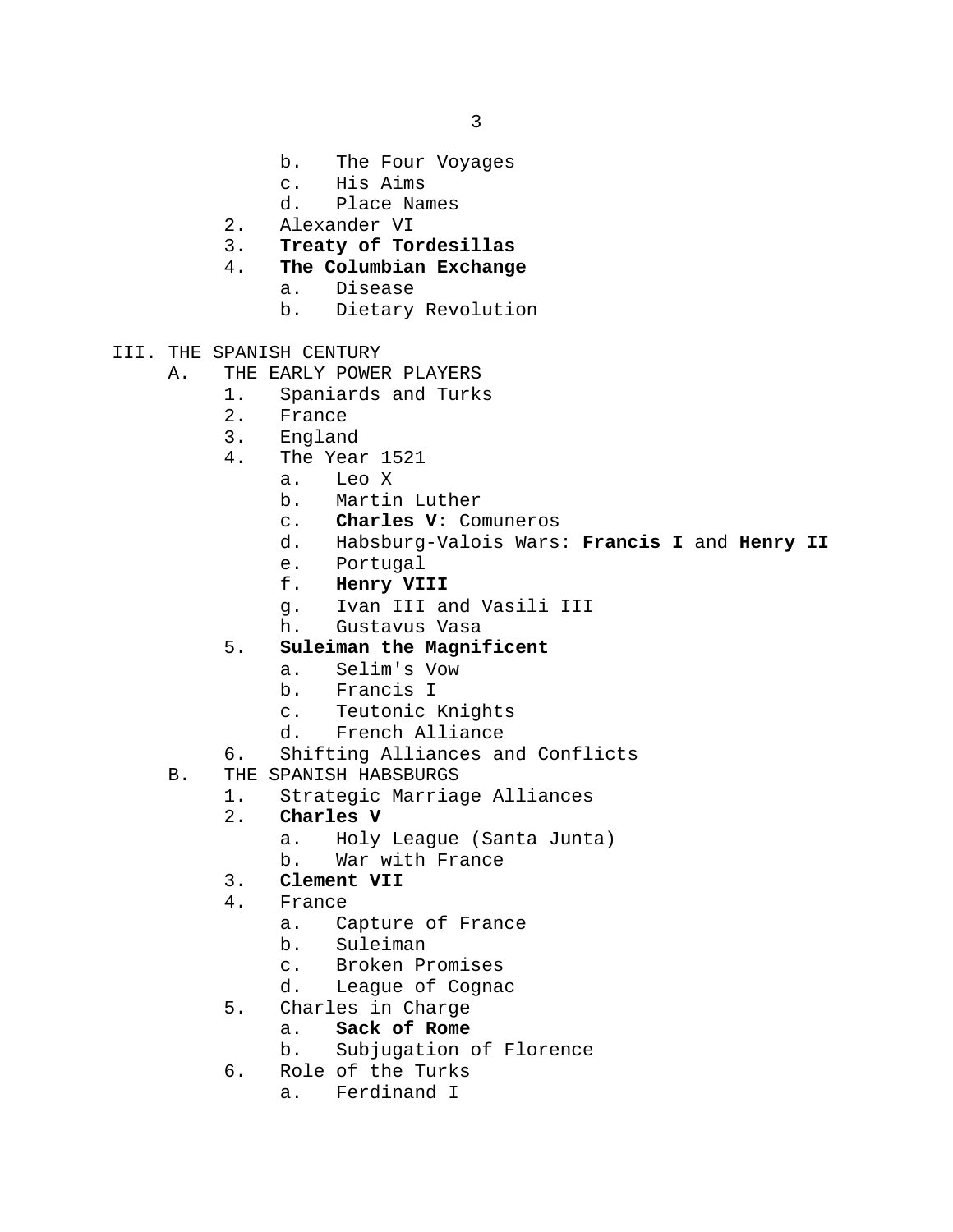- b. Buccaneers: Barbarossa
- 7. Reformation<br>a. **Religion** 
	- a. **Religious Peace of Augsburg**
- 8. Abdication by Charles
	- a. Division of the Habsburg Realm
- 9. **Philip II** and Mary
	- a. Peace Traty with France<br>b. Madrid and the Escorial
	- b. Madrid and the Escorial Palace<br>c. Government and Finances
	- c. Government and Finances<br>d. Dutch War for Independer
		- Dutch War for Independence
- 10. **Battle of Lepanto**
	- a. **Janissaries**
	- Corruption
	- c. Holy League<br>d. **Don John**
	- Don John
	- e. Cyprus
- C. REFORMATION IN FRANCE<br>1. France
	- 1. France
		- a. English Ouster from Angevin Realm<br>b. Centralization of the Monarchy
		- b. Centralization of the Monarchy<br>c. Concordat of Bologna
		- Concordat of Bologna
	- 2. Reaction Against Simony
		- a. John Calvin
		- b. Middle Classes
		- c. Nobility<br>d. **Huquenots**
		- d. **Huguenots**
	- 3. The Bourbon Princes and **Catherine de' Medici**
	- Political Divisions<br>a. Gaspard de Col.
		- a. **Gaspard de Coligny** and **Charles IX**

### b. **St. Bartholomew's Day Massacre**

- 5. Calvinist Political Theory
	- a. Vindiciae Contra Tyrannos (1579)<br>b. Lesser Magistrates
	- b. Lesser Magistrates

**Reading IV: A Defense of Liberty Against Tyrants**

- 6. **Henry (Bourbon) of Navarre**
- 7. Henry III<br>8. War of the
- 8. War of the Three Henrys<br>9. Edict of Nantes
- 9. **Edict of Nantes**
- IV. TWO SEA POWERS<br>A. ENGLAND A
	- ENGLAND AND SCOTLAND<br>1. **Henry VIII** 
		- 1. **Henry VIII**
			- a. **Catherine of Aragon**
			- Charles V
		- 2. Henry's Marriages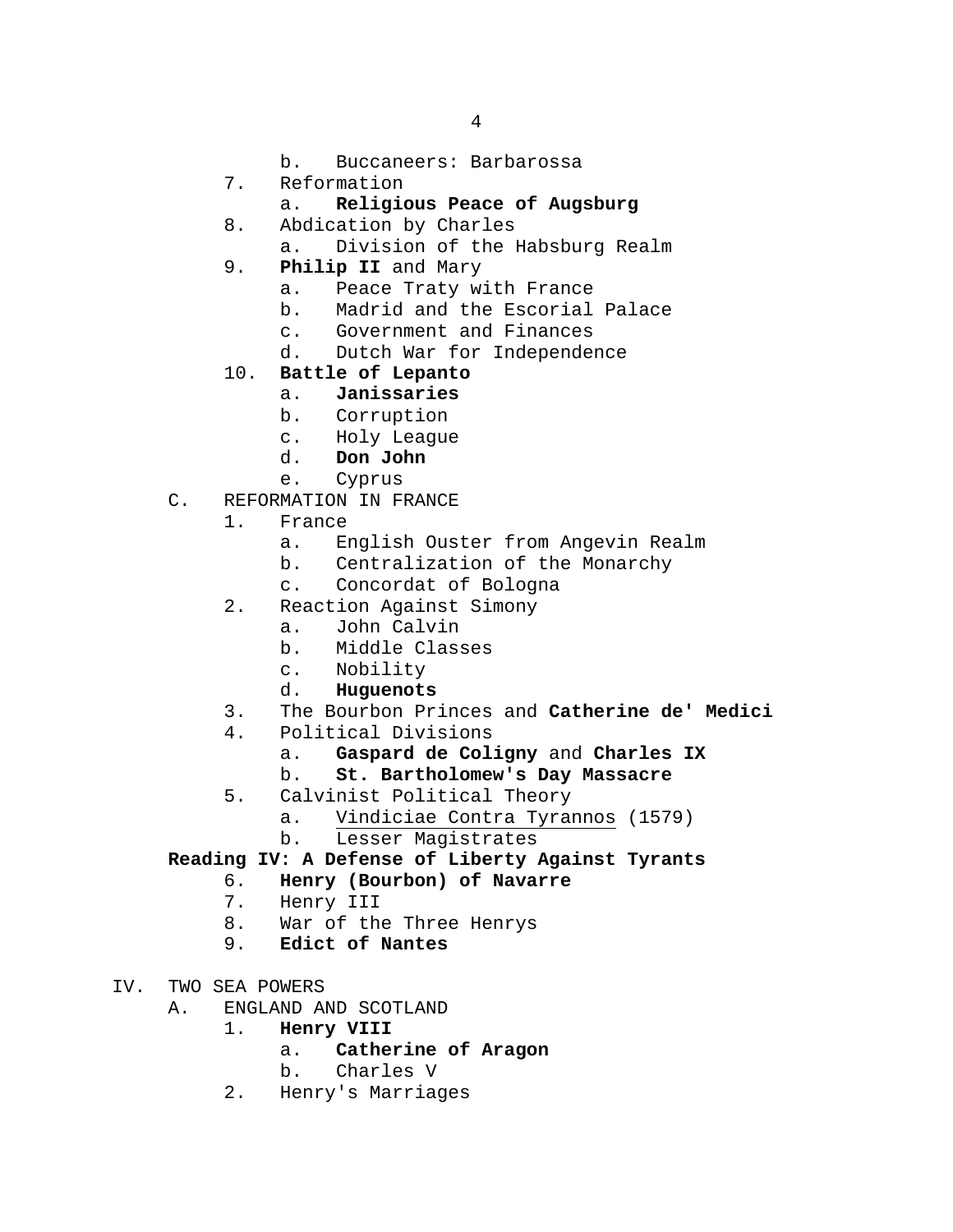- 3. His Murders
	- a. **Thomas More**
	- Thomas Cromwell
	- c. William Tyndale
- 
- 4. Edward VI and Mary<br>5. Scottish Reformati 5. Scottish Reformation
	- a. **John Knox**
	- b. Solemn League and Covenant
- 6. Scottish Kirk
- B. RISE OF THE DUTCH REPUBLIC
	- 1. Low Countries<br>a. Antwerp
		- **Antwerp**
		- b. Margaret of Parma
		- c. Inquisition
		- 2. Dutch Reformation
			- a. Corruption<br>b. Iconoclasm
			- b. Iconoclasm: "Calvinist Fury"<br>c. Collective Death Sentence
			- Collective Death Sentence
		- 3. Revolt of the Netherlands<br>a. Duke of Alva
			- a. **Duke of Alva**
			- b. **William of Orange** and Duke of Parma
			- Murder of William
- C. ELIZABETHAN ENGLAND
	- 1. **Elizabeth I**
		- a. Virgin Queen
	- 2. **Mary Stuart**, Queen of Scots
		- a. Francis II<br>b. Lord Darnle
		- b. Lord Darnley<br>c. Earl of Both
		- c. Earl of Bothwell<br>d. Her Confinement
		- Her Confinement
	- 3. Elizabethan Settlement<br>4. War with Spain
		- War with Spain<br>a. Reasons
			- a. Reasons<br>b. Defeat
				- b. Defeat of the "**Invincible Armada**"
	- 5. Stalemate

#### V. THE EARLY SEVENTEENTH CENTURY

- A. FRANCE UNDER THE EARLY BOURBONS<br>1. **Henry IV** 
	- 1. **Henry IV**
	- 2. Duke of Sully<br>3. Louis XIII
	- 3. **Louis XIII**
		- a. Third Estate
	- 4. Religious Strife<br>5. Cardinal Richeli
	- 5. Cardinal **Richelieu**
	- 6. Ultramontane Party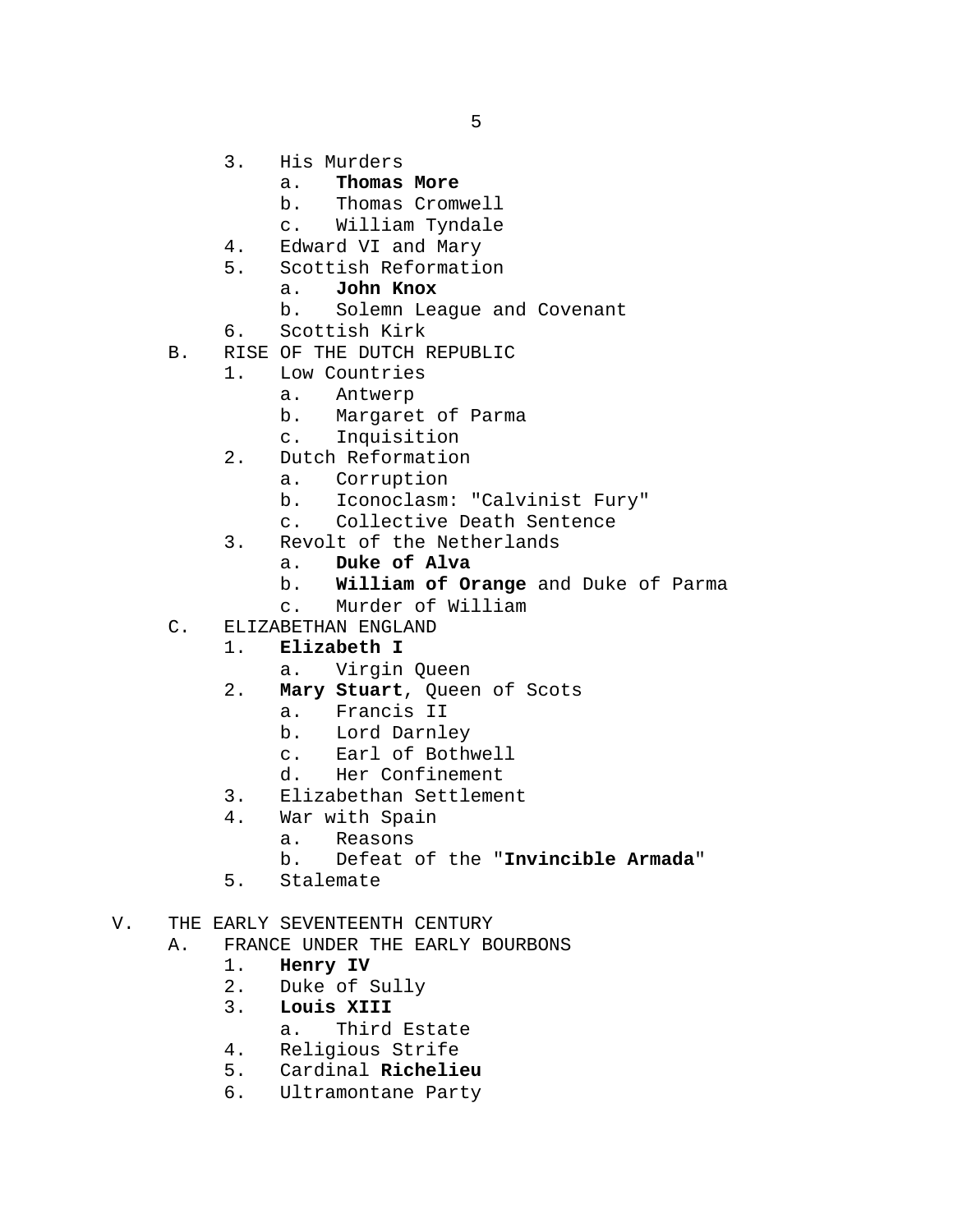- a. **Gallican Liberties**
- 7. La Rochelle<br>a. Edict
	- Edict of Grace
- 8. Internal Opposition
	- a. Destruction of All Fortresses
	- b. Dueling
- 9. Centralization and Economic Dislocation<br>a. Intendents
	- a. Intendents<br>b. French Aca b. French Academy
- 10. Father Joseph, the "**Grey Eminence**"
	- a. Spain
- 11. Cardinal **Mazarin**
	- a. Louis XIV
- 12. **The Fronde**
- B. THE THIRTY YEARS WAR, 1618-1648
	- 1. Violations of the Peace of Augsburg<br>2. Armed Camps
		- Armed Camps<br>a. Protes
			- a. **Protestant Union**
			- b. **Catholic League**
		- 3. Ferdinand of Styria<br>4. **Defenestration of P**
		- 4. **Defenestration of Prague**
		- **The Bohemian Phase**, 1618-1625<br>a. Battle of White Mountain
			- Battle of White Mountain: Frederick V
			- b. Ferdinand II
		- 6. **The Danish Phase**, 1625-1629
			- a. Christian IV<br>b. Albert of Wa
			- b. Albert of **Wallenstein**
			- c. Edict of Restitution
		- 7. **The Swedish Phase**, 1630-1635
			- a. **Gustavus Adolphus**
			- b. Cardinal Richelieu
			- c. Assassination of Wallenstein
		- 8. **The French Phase**, 1635-1648
			- a. Protracted Conflict<br>b. Ferdinand III
			- b. Ferdinand III
			- c. **Peace of Westphalia**
- VI. THE ENGLISH REVOLUTIONS
	- A. PURITANS AND THE STUART MONARCHY<br>1. Calvinism in Britain
		- Calvinism in Britain<br>a. Thomas Cartwrigh
			- a. Thomas Cartwright<br>b. House of Commons
			- b. House of Commons<br>c. John Knox: Scott.
			- c. **John Knox**: Scottish Presbyterian
			- Robert Browne and the Separatists
			- e. Richard Hooker: Anglic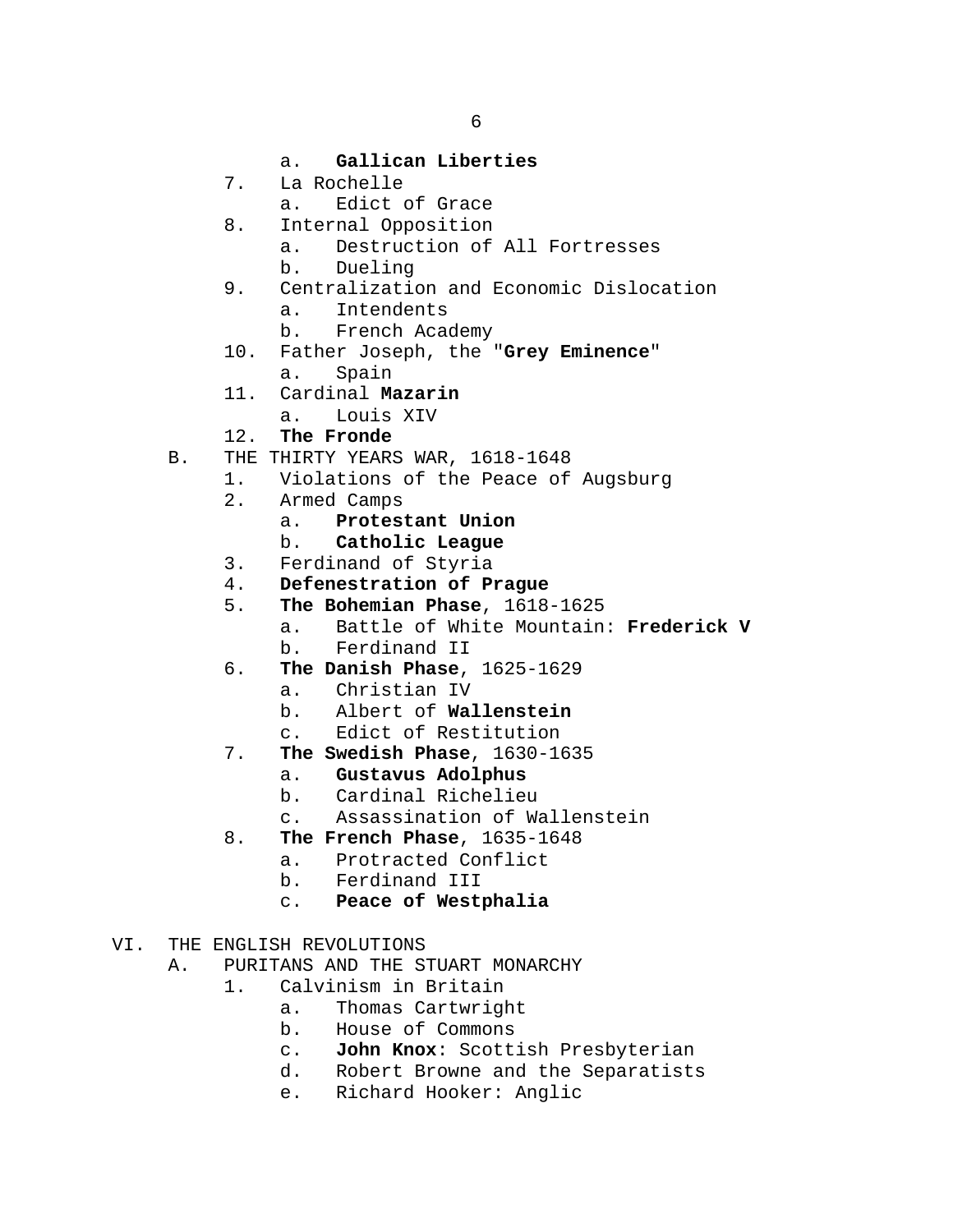- 2. **James I**
	- a. Bishops: Episcopacy<br>b. Divine Right of Kin
	- b. Divine Right of Kings
- 3. Oligarchy of Barons and Merchants<br>a. Dissolution of the Monasteri
	- a. Dissolution of the Monasteries: Henry VIII<br>b. Enclosure Movement
		- b. **Enclosure** Movement
- 4. Opposition<br>a. Gunpoy
	- a. Gunpowder Plot: **Guy Fawkes**
	- b. Edward Coke
- 5. Diplomacy
	- a. Duke of Buckingham<br>b. Frederick V
	- Frederick V
	- c. War with Spain
- 6. **Charles I**
- 7. Early Confrontations
	- a. Petition of Right<br>b. Murder of Bucking
		- b. Murder of Buckingham<br>c. Thirty-Nine Articles
		- c. Thirty-Nine Articles<br>d. Parliament Dissolved
		- Parliament Dissolved
- 8. **William Laud**
	- a. Apostolic Succession
- 9. **The Great Migration** (or Puritan Exodus)
- 10. The American Colonies
	- a. Jamestown
	- b. Plymouth Plantation: Pilgrims
	-
	- c. Massachusetts Bay: Puritans Fundamental Orders of Connecticut
	- e. Massachusetts Body of Liberties
- 11. Scottish Rebellion<br>12. Short Parliament
- Short Parliament
- B. THE ENGLISH CIVIL WAR
	- 1. Long Parliament<br>a. Exclusion
		- a. Exclusion of Bishops: **John Milton**
		- b. Oliver Cromwell<br>c. Parliamentary R
		- c. Parliamentary Reforms<br>d. Westminster Assembly
		- d. **Westminster Assembly**
	- 2. Grand Remonstrance
	- 3. Breaking Point
		- a. Committee of Public Safety<br>b. **Roundheads**
		- b. **Roundheads**
		- c. **Cavaliers**
	- 4. New Model Army: **Oliver Cromwell**
		- a. Self-Denying Ordinance<br>b. Execution of William La
		- Execution of William Laud
	- 5. Changing Political Climate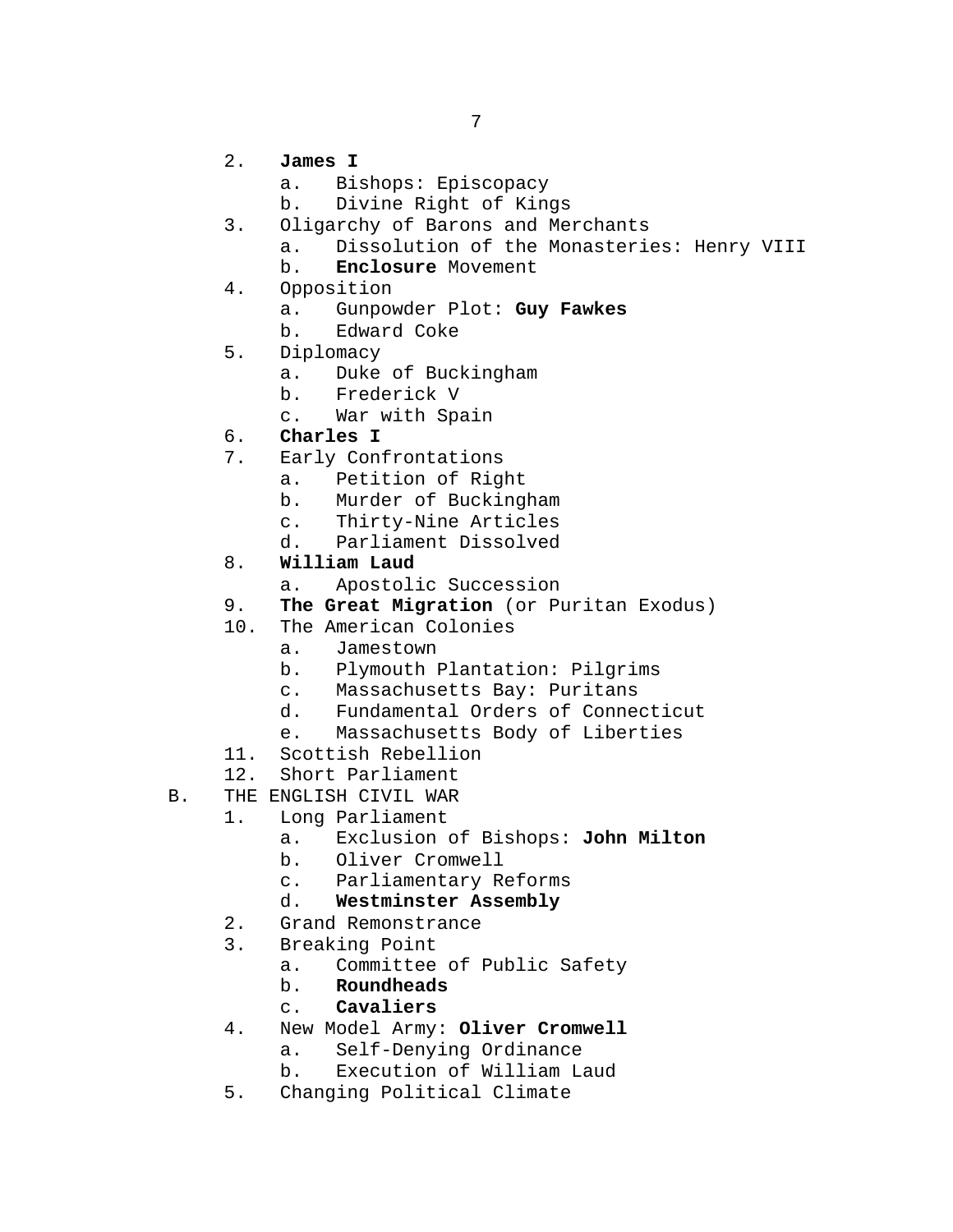- a. Diggers and Levelers<br>b. Putney Debates
- b. Putney Debates<br>c. Thomas Hobbes

## c. **Thomas Hobbes**

- 6. Presbyterian-Independent Split<br>7. Second Civil War
- Second Civil War
	- a. Pride's Purge
- 8. Rump Parliament<br>a. Instrument
	- a. Instrument of Government<br>b. Execution of Charles I
	- Execution of Charles I
- C. INTERREGNUM: THE COMMONWEALTH AND THE PROTECTORATE
	- 1. Rebellion: Charles II
		- a. Drogheda and Wexford
		- b. Charles's Flight to France
	- 2. Migration of Young Aristocrats<br>3. **Mercantilism**
	- **Mercantilism**<br>a. First Na
		- a. First Navigation Act<br>b. First Dutch War
		- b. First Dutch War
	- 4. Barebones Parliament<br>5. Protectorate
	- Protectorate<br>a. Puritan
		- a. Puritan Control<br>b. Biblical Law
		- b. Biblical Law
	- 6. Richard Cromwell
	- 7. Convention Parliament
- VII. THE AGE OF ABSOLUTISM<br>A. RESTORATION AND FI
	- RESTORATION AND FALL OF THE HOUSE OF STUART 1. Charles II

### 1. **Charles II**

- a. His Character<br>b. Nell Gwynn
- b. Nell Gwynn
- c. Agreement with Louis XIV
- Indifference to Religion
- e. Cabal
- 2. Royalist Measures<br>a. Abolition of
	- a. Abolition of the Covenant<br>b. Clarendon Code
	- b. Clarendon Code<br>c. Revolts by Scot
	- c. Revolts by Scottish Covenanters<br>d. Restoration of Games
	- Restoration of Games
- 3. Catherine of Braganza
- 4. Second and Third Dutch Wars<br>5. **Habeas Corpus Act**
- 5. **Habeas Corpus Act**
- 6. **Tories** and **Whigs**
- 7. Rye House Plot<br>8. **James II**
- James II<br>a. Tes
	- Test Act
		- b. Dominion of New England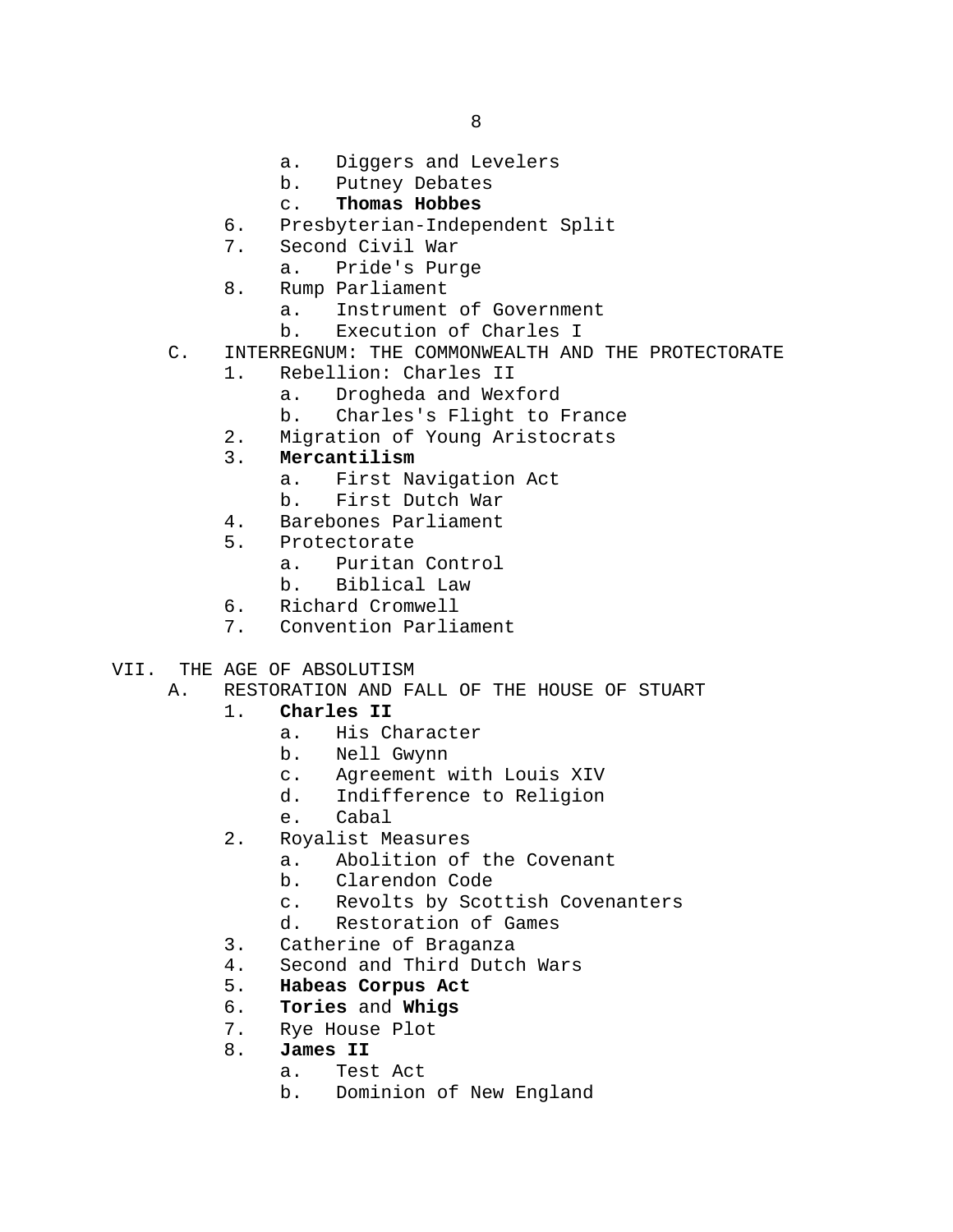- 9. Downfall<br>a. Dec.
	- a. Declarations of Liberty and Conscience<br>b. Birth of an Heir
	- b. Birth of an Heir
- 10. **Glorious Revolution**
	- a. **William of Orange**
	- b. **John Locke**
- B. LOUIS XIV, THE SUN KING<br>1. Personal Character
	- Personal Character<br>a. Glory
		- Glory
	- 2. Versailles
		- a. Royal Court Fixed into the Landscape
		- b. Nobility
		- c. Richilieu's System of Intendants<br>d. Architecture
		- Architecture
		- e. French as the International language
	- 3. Treaty of the Pyrenees<br>4. Expansion
	- Expansion<br>a. Fland
		- a. Flanders and Lorraine<br>b. Upsetting the balance
		- Upsetting the balance
	- 5. **Mercantilism**
		- a. Mercantile System: **Adam Smith**
		- b. Monopoly
		- c. Premises<br>(1) Bul
			- 1) **Bullionism**
			- 2) **Favorable Balance of Trade**
			-
			- 3) Promotion of Manufacturing<br>4) Promotion of Shipping
			- 4) Promotion of Shipping<br>5) Planting of Colonies 5) Planting of Colonies

# 6. **Jean-Baptiste Colbert**

- a. Tax Reform
- b. Regulations
- c. Merchant Marine
- 7. Canada<br>a. Ro
	- a. Robert LaSalle
- 8. Revocation of the Edict of Nantes<br>a. Huguenots
	- a. Huguenots<br>b. Francophol
	- b. Francophobia<br>c. Languedoc
	- Languedoc
- 9. League of Augsburg
- C. RISE OF IMPERIAL RUSSIA<br>1. Ivan IV
	-
	- 1. Ivan IV<br>2. Boris G
	- 2. Boris Godunov<br>3. House of Roma
		- House of Romanov<br>a. Michael Roma a. Michael Romanov<br>b. Gentry ys. Boya
			- b. Gentry vs. Boyars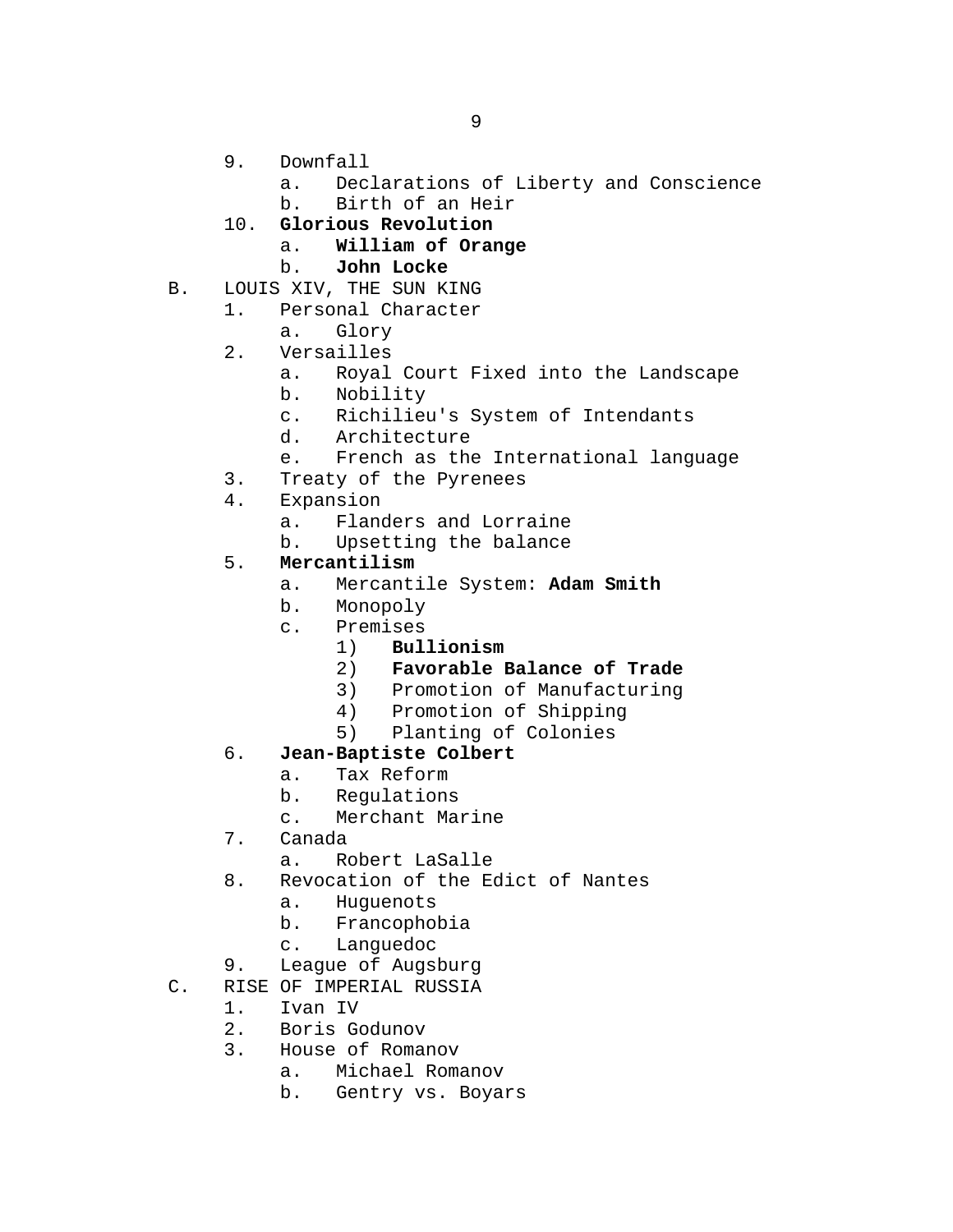10

- c. Alexis
- 4. **Peter I**, the Great
- The Great Northern War
- D. TWO GERMANIES<br>1. Charles
	- Charles V
	- 2. Three Separate Crowns
	- 3. Religious Persecution: **Leopold I**
	- Siege of Vienna<br>a. Ottoman Tu
		- a. Ottoman Turks
		- b. Charles of Lorraine and Jan Sobieski
	- 5. House of Hohenzollern<br>6. Frederick William I
	- 6. Frederick William I<br>7. Frederick William I
	- 7. Frederick William II
- VIII. BALANCE OF POWER POLITICS
	- A. DYNASTIC AND IMPERIAL WARS<br>1. Balance of Power Poli
		- 1. **Balance of Power Politics**
			- a. Great Britain<br>b. France
			- b. France<br>c. Austria
			- c. Austria and Spain<br>d. Russia
			- d. Russia
			- Prussia
		- 2. **War of the League of Augsburg** (1689-1697)
			- a. Issues
			- b. Austria, Bavaria, and Brandenburg-Prussia
			- c. Junkers<br>d. Sweden.
			- Sweden, Spain, and Holland
			- e. **William III**
			- f. Glorious Revolution
			- g. English Bill of Rights
			- h. French Strategy<br>i. Treaty of Ryswi
			- Treaty of Ryswick
		- 3. **War of the Spanish Succession** (1702-1713)
			- a. Issues
			- b. Bourbon Dynasty
			- c. Grand Alliance: Britain, Holland, Austria
			- Duke of Marlborough
			- e. Famine
			- f. Battle of Malplaquet
			- g. Dismissal of Marlborough<br>h. Treaty of Utrecht
			- h. Treaty of Utrecht<br>i. The Asiento
			- The Asiento
		- 4. Louis XV<br>5. House of
			- 5. House of Hanover
				- a. George I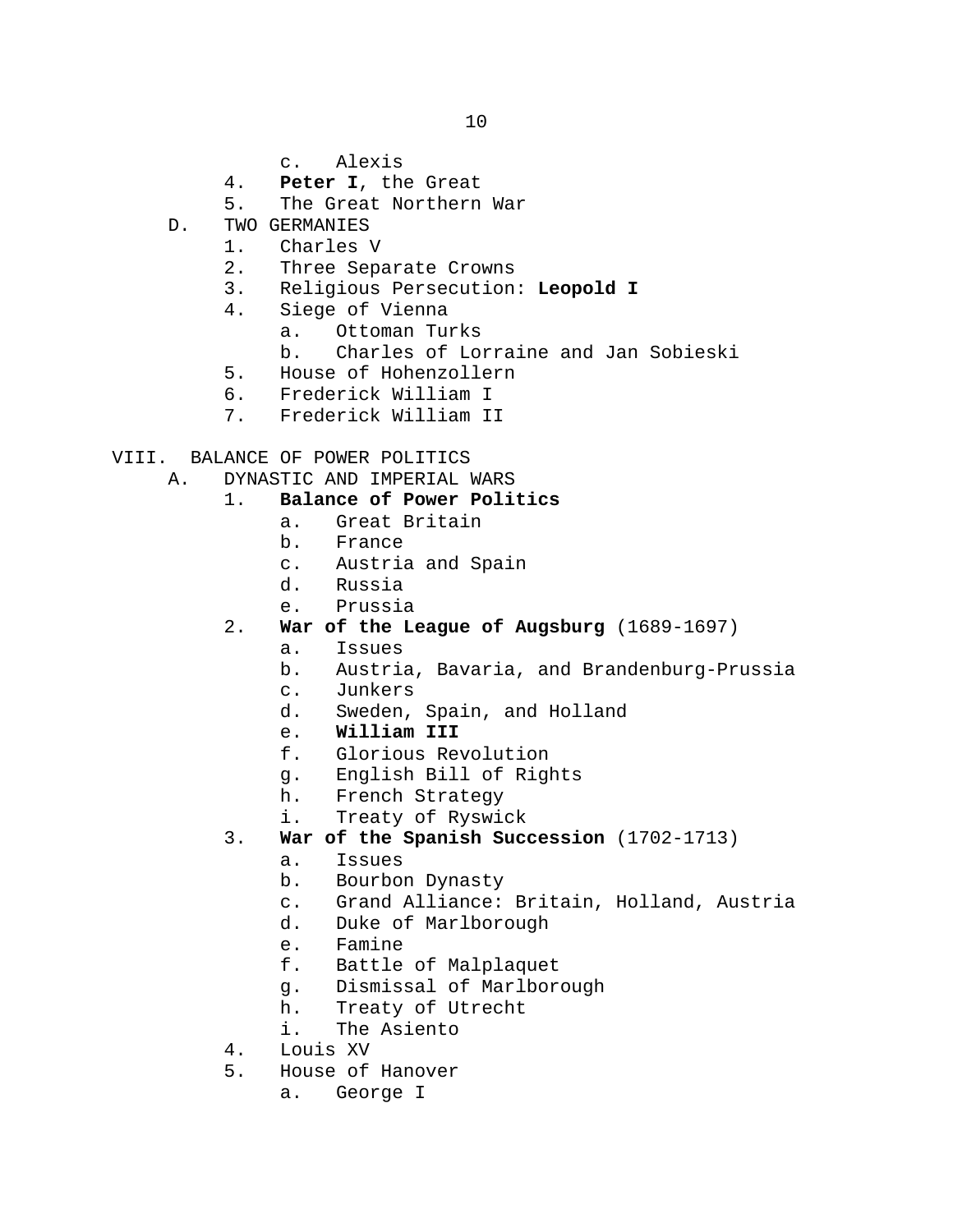- b. South Sea and Mississippi Bubbles
- 6. **Great Northern War** (1700-1721)
	- a. **Charles XII**
	- b. Battle of Poltava
- 7. **Frederick II**, the Great
	- a. Enlightened Despotism
- 8. **War of the Austrian Succession** (1740-1748)
	- a. **Pragmatic Sanction**
	- b. Maria Theresa<br>c. First Silesian
	- First Silesian War
	- d. War of Jenkin's Ear
	- e. Jacobite Rebellion: Bonnie Prince Charlie<br>f. Treaty of Aix-la-Chapelle
	- Treaty of Aix-la-Chapelle
- B. **THE SEVEN YEARS WAR** (1756-1763)<br>1. The French and Indian War:
	- 1. The French and Indian War: **George Washington**
	- 2. **William Pitt** the Elder
	- 3. Secret Protocols<br>4. Prince Kaunitz
	- 4. Prince Kaunitz<br>5. Third Silesian
	- 5. Third Silesian War<br>6. War in Germany
	- War in Germany<br>a. Dismissal
		- a. Dismissal of Pitt<br>b. Frederick Falters
		- b. Frederick Falters
	- 7. British Empire
	- 8. Exhaustion: Perfidious Albion<br>9. Treaty of Paris
	- 9. **Treaty of Paris**
		- a. Balance Sheet<br>b. Industrial Re
		- b. Industrial Revolution
		- c. Pietism<br>d. Enlighte
		- Enlightenment Rationalism
- IX. THE BRAVE NEW WORLD OF MODERNITY
	- A. THE DEVELOPMENT OF SCIENCE<br>1. Faith and Science
		- - a. Modern Scientific Method: **Peter Abelard**
			- b. Fall of Constantinople
			- c. Neoplatonism: Paracelsus, **Giordano Bruno**
			- 2. **Nicholas Copernicus**
				- a. Heliocentrism vs. Geocentrism
			- 3. **Johannes Kepler** and Tycho Brahe
			- 4. **Galileo Galilei** and **Francis Bacon**
			- 5. **Rationalism** and **Empiricism**
	- B. MODERN RATIONALISM<br>1. Intellectual
		- 1. Intellectual Revolution
			- a. Reasons of State: **Thomas Hobbes**

**Reading VIII: From Leviathan to Lilliput**

Faith and Science<br>a. Modern Scient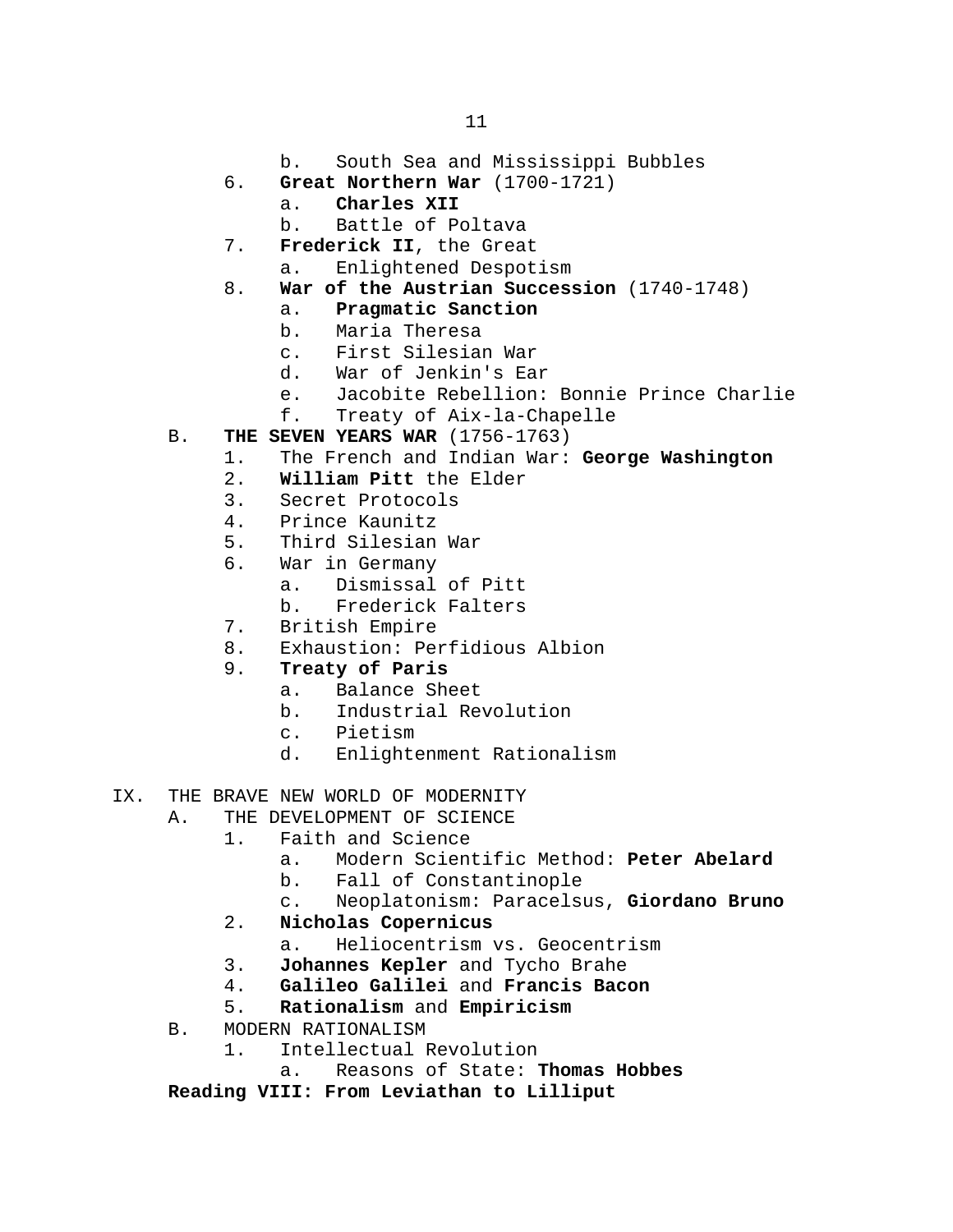- 2. Wars of Religion<br>3. Renaissance Reaso
- 3. Renaissance Reasonableness: Michel de Montaigne
- 4. Modern Rationalism
	- a. **Rene Descartes**
	- Myth of the Clean Slate
	- c. Perfectionism
- 5. Search for Method<br>a. Descartes and
	- Descartes and Galilei
- 6. Rise of Modernity: The Received Version
	- a. Power of the Laity
	- b. Sovereign Nation States<br>c. Demise of Divine Right
	- c. Demise of Divine Right<br>d. Mercantile Class
	- Mercantile Class
	- e. English Civil War
- 7. Critique
	- a. Militant and Intolerant Secularism
- 8. Retreat from the Renaissance
	- a. Emphasis on Logic and Universals
	- b. Clear and Distinct Ideas
- 9. Enlightenment Project<br>a. Rational Templat
	- Rational Template
- C. THE VISION OF COSMOPOLIS
	- 1. Cosmopolis: Roman Stoics
	- 2. Utopias
		- a. Thomas More
	- 3. Thirty Years War
		- Hobbesian State of Nature
	- 4. Quest for Certainty<br>5. Rene Descartes
	- 5. Rene Descartes
		- a. Analytical Geometry<br>b. Cartesian Doubt: Coo
		- b. Cartesian Doubt: **Cogito, ergo sum**
		- c. Distrust of Experience<br>d. British Empiricists: J
		- British Empiricists: John Locke, William Berkeley, David Hume, **Isaac Newton**
	- 6. **Thomas Hobbes**
		- a. Materialism<br>b. Leviathan
		- b. Leviathan
	- 7. **John Locke**
		- a. **Tabula Rasa**
		- b. Environment<br>c. Treatises of
		- c. Treatises on Civil Government<br>d. Laws of Nature
		- Laws of Nature
- D. THE ENLIGHTENMENT AND PIETISM
	- 1. **The Enlightenment**
		- a. Natural Laws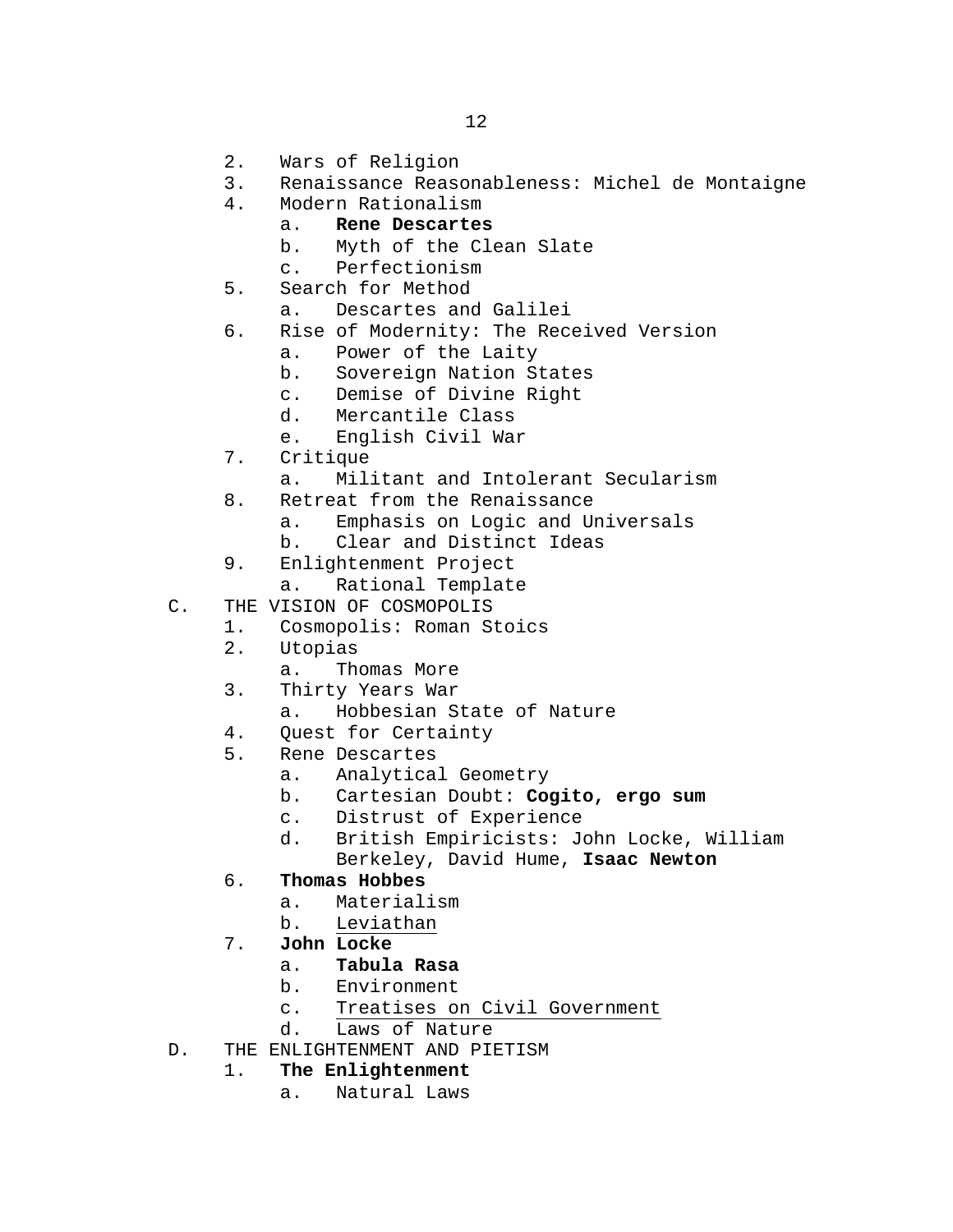- 2. Philosophes
	- a. **Voltaire** and **Denis Diderot**
- 3. Deism
- 4. Baron D'Holbach<br>5. Clockwork Image
- 5. Clockwork Image: Voltaire and David Hume
- 6. Baron Turgot
- 6. **Baron Montequieu**
	- a. Historicism
- 8. Pietism and Methodism
- X. THE FRENCH REVOLUTION
	- A. INTELLECTUAL AND CULTURAL ROOTS
		- 1. Enlightenment<br>2. Totalitarian I
		- Totalitarian Democracy
			- a. Golden Age<br>b. Fourth Ecle
			- b. Fourth Eclogue<br>c. William Wordsw
			- c. William Wordsworth
			- Religion of Revolution

#### 3. **Jean-Jacques Rousseau**

- a. Social Contract and General Will<br>b. Liberty
- 
- b. Liberty<br>c. Property Property
- 4. Radicals
	- a. William Godwin<br>b. Morelly
	- b. Morelly<br>c. Gracchus
		- Gracchus Babeuf
- 5. Freemasons
	- a. Lafayette, Mirabeau, Abbe Sieyes, Danton, Desmoulins, Duc d'Orleans
	- b. Occultism
- B. POLITICAL BACKGROUND<br>1. Iouis XV
	- 1. **Louis XV**
		- a. Duke of Orleans: well-meaning, irresolute<br>b. Cardinal Fleury: peace and prosperity
		- b. Cardinal Fleury: peace and prosperity<br>c. Madame de Pompadour: court intriques
		- c. Madame de Pompadour: court intrigues<br>d. Judicial Reforms
		- d. Judicial Reforms
		- 2. **Louis XVI**
			- a. Personal Character: simple, honest, lacking in initiative, easily influenced
			- b. Marie Antoinette: attractive, indiscreet
		- 3. **Jacques Turgot**: heroic efforts at reform, restored credit, sacked when he tried to abolish privileged tax exemptions
		- 4. Financial Disarray: lavish spending of borrowed money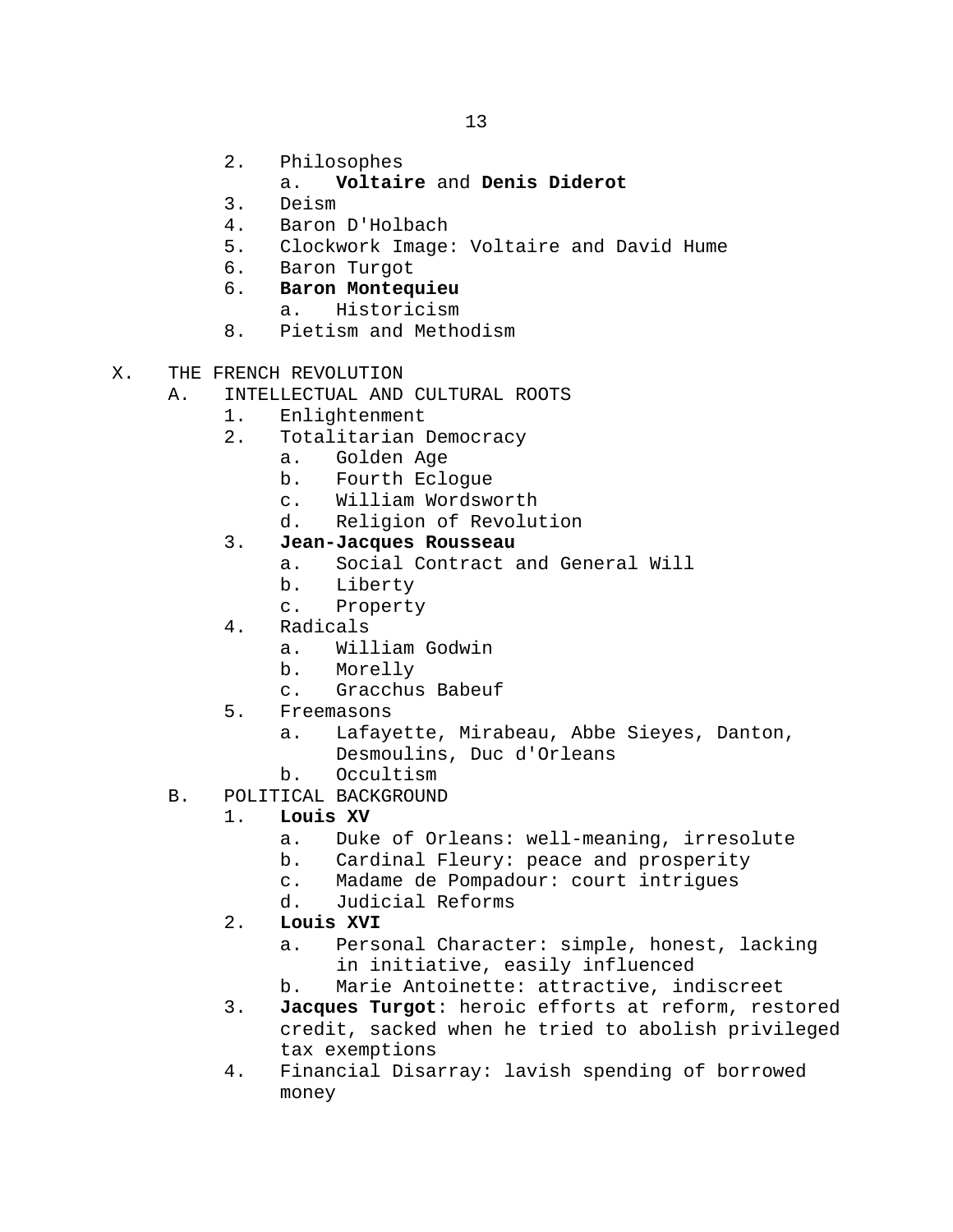- 5. Convocation of the Estates-General
- C. THE FIRST REVOLUTION<br>1. The National As:
	- 1. The National Assembly<br>2. Storming of the Basti
	- 2. Storming of the Bastille<br>3. Declaration of the Right
	- 3. Declaration of the Rights of Man<br>4. Paris Mob
	- 4. Paris Mob
	- 5. Constitution<br>6. Death of Mira
	- 6. Death of Mirabeau<br>7. Flight of the King
	-
	- 7. Flight of the King<br>8. Leqislative Assemb
	- 8. Legislative Assembly<br>9. War of the First Coal War of the First Coalition
- D. THE SECOND REVOLUTION
	- 1. **Robespierre**
	- War of the First Coalition
	- 3. The Terror<br>4. Fall of **Da**
	- 4. Fall of **Danton** and **Desmoulins**
	- 5. Thermidorean Reaction<br>6. Directory
	- Directory
- E. THE NAPOLEONIC ERA<br>1. **Napoleon Bona** 
	- 1. **Napoleon Bonaparte**
	- Military Dictatorship<br>a. Code Napoleon
		- a. **Code Napoleon**
	- 3. Concordat of 1801
	- 4. Internal Security<br>5. Murder of the Duke
	- 5. Murder of the Duke of Enghien<br>6. The First Empire
	- The First Empire<br>a. Imperial Cr
		- Imperial Crown
	- 7. War of the Third Coalition<br>a. Battle of Trafalgar
		- a. Battle of Trafalgar<br>b. Austerlitz
		- Austerlitz
	- 8. Berlin Decree and the Continental System<br>9. Installation of New Monarchs
		- Installation of New Monarchs<br>a. Joseph
			- a. Joseph
			- b. Count Bernadotte<br>c. Marriage to Mario
			- c. Marriage to Marie Louise
			- Abdication and Flight of Louis
	- 10. Invasion of Russia
		- a. Bernadotte
		- b. Burning of Moscow
	- 11. Shifting Alliances<br>12. Abdication and Exi
	- 12. Abdication and Exile to Elba<br>13. Congress of Vienna
	- Congress of Vienna<br>a. Louis XVIII
		- a. Louis XVIII<br>b. Austria
		- b. Austria
		- c. Prussia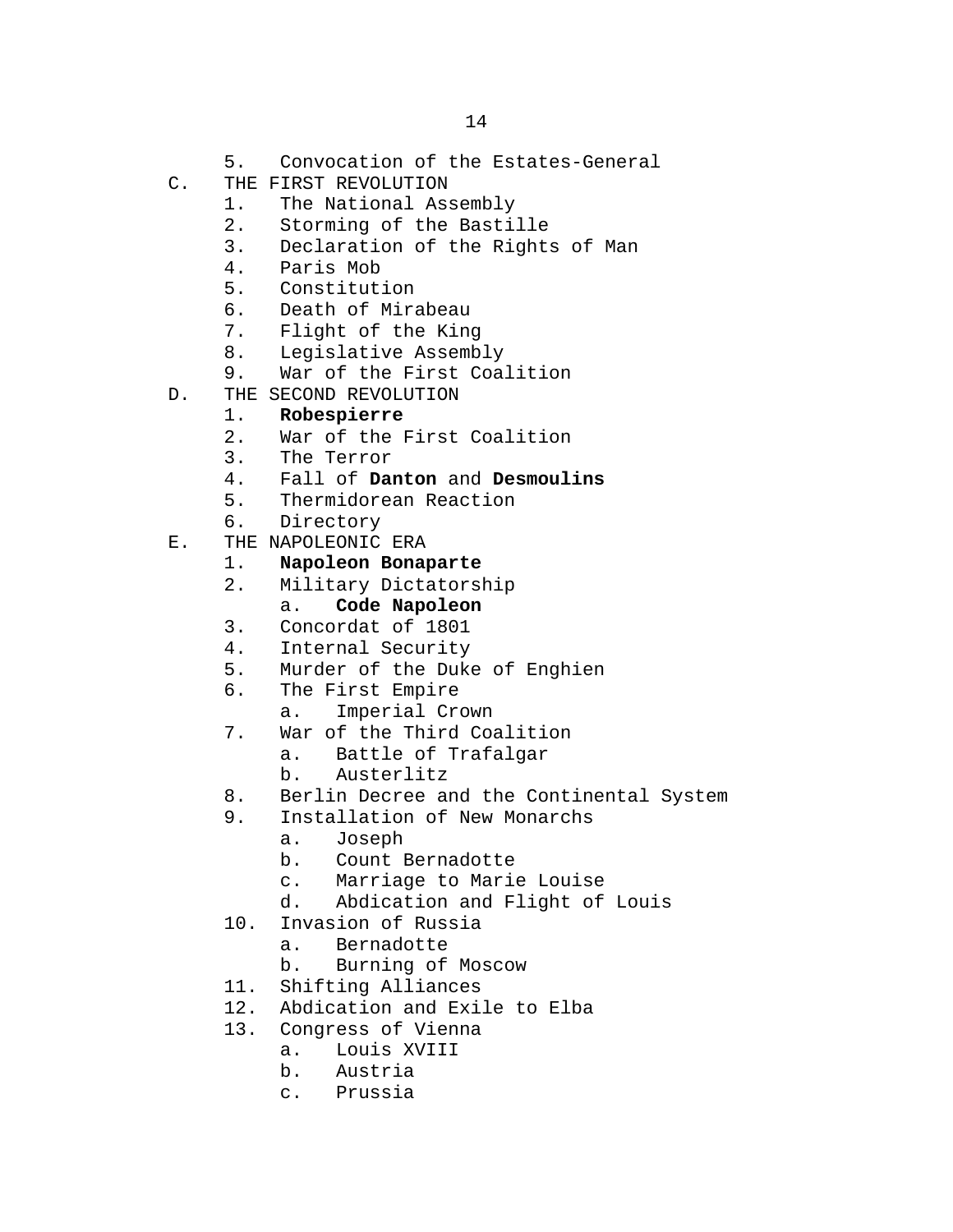- d. Netherlands
- e. German Confederation
- 14. The Hundred Days
	- a. Battle of Waterloo
- 15. The Holy Alliance
	- a. Prince Metternich
- XI. THE EARLY NINETEENTH CENTURY
	- A. CONSEQUENCES OF THE FRENCH REVOLUTION<br>1. The Grand Empire
		- The Grand Empire
			- a. Jose Ortega y Gasset: the Idea of Europe<br>b. Continental System Continental System
			-
		- 2. Reforms: **Gemeinschaft** vs. **Gesellschaft**
			- a. Rule of Law
			- b. Liquidation of the Manorial System
			- c. Loss of Church Authority<br>d. Decline of Towns and Gui
			- Decline of Towns and Guilds
		- 3. Rise of Nationalism
			- a. England<br>b. Poland
			- b. Poland<br>c. Italy
			- c. Italy<br>d. German
			- Germany
	- B. THE CONCERT OF EUROPE
		- 1. Reconstitution of the System of States<br>a. Pax Britannica
			- a. Pax Britannica<br>b. **Edmund Burke**
			- b. **Edmund Burke**
			- c. **Klemens von Metternich**
		- 2. **Congress of Vienna**
			- a. Czar **Alexander I**
			- b. Viscount **Castlereagh**
			- Charles Maurice de **Talleyrand**
			- d. Territorial Changes
			- Results
		- 3. The Congress System (1815-1833)<br>a. Metternich
			- a. Metternich<br>b. **Holy Allia**
			- b. **Holy Alliance**
			- Quadruple Alliance
			- d. Congress of Verona
			- e. **Monroe Doctrine**
		- 4. Greek War for Independence
	- C. POST-NAPOLEONIC FRANCE<br>1. Louis XVIII
		- 1. **Louis XVIII**
		- 2. **Ultras**: The White Terror
		- 3. Duke of Berry<br>4. **Charles X**
		- 4. **Charles X**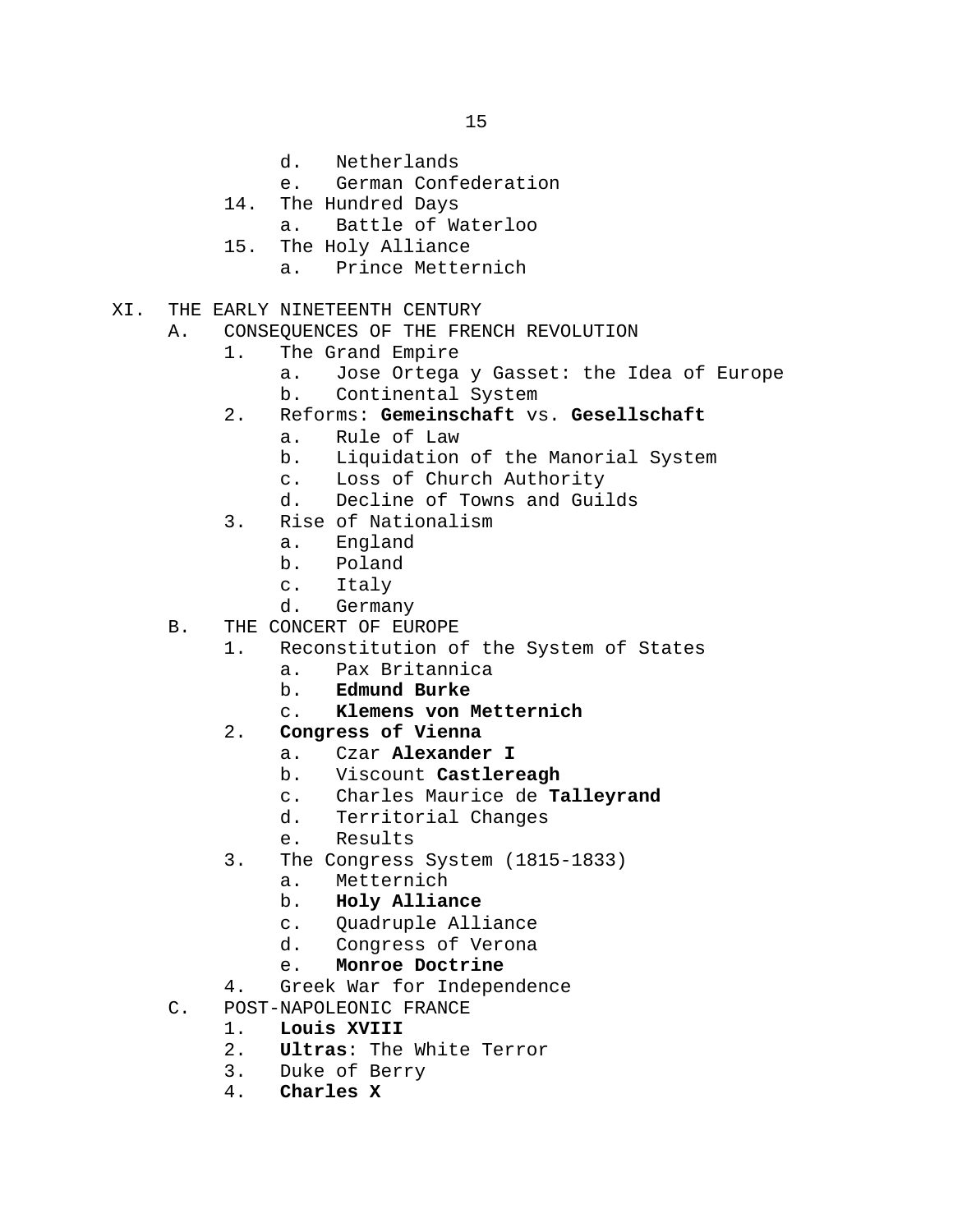- a. Indemnification Act of 1825
- D. THE REVOLUTIONS OF 1830<br>1. Overthrow of Charl
	- 1. Overthrow of Charles X<br>2. Louis Philippe
	- 2. **Louis Philippe**
	- 3. Belgium
- XII. IDEOLOGICAL MOVEMENTS<br>A. THE REVOLUTONARY
	- THE REVOLUTONARY FAITH<br>1. Origins
		- Origins<br>a. Mo:
			- a. Moral Imagination: **Edmund Burke**
			- b. Idyllic Imagination: **J.-J. Rousseau**
			- Diabolic Imagination: T. S. Eliot
		- 2. Professional Revolutionaries
			- a. Liberty vs. Fraternity and Equality
			- b. Nationalism and Communism
		- 3. Nationalism
			- a. Exiled Francophile Intellectuals
		- 4. Secular Religion
			- a. Prometheus<br>b. Fierv-Imag
			- b. Fiery Images<br>c. Humanism: Au
			- c. Humanism: **Auguste Comte**
	- B. ROMANTICISM
		- 1. Reaction to Rationalism
			- a. Jean-Jacques Rousseau
		- 2. Pietism<br>a. Gol
			- a. Gottfried Arnold<br>b. Intuition
			- b. Intuition
		- 3. Historicism<br>a. Johann
			- a. Johann Gottfried von **Herder**
			- b. Otto von Bismarck: **Realpolitik**
		- 4. Philosophical Idealism: **Transcendentalism**
			-
			- a. **Immanuel Kant** b. **G. W. F. Hegel**
		- 5. Nature<br>a. Pa
			- Pantheism: Wordsworth and Emerson
		- 6. **Sturm und Drang**
		- Ludwig van Beethoven
	- C. SOCIALISM AND CMMUNISM<br>1. Socialism: Saint-8
		- 1. Socialism: **Saint-Simon**
		- 2. Characteristics of Socialism<br>3. Individualism: Alexis de Toco
		- 3. Individualism: **Alexis de Tocqueville**
		- 4. Conservatism: Russell Kirk<br>5. Early Forms of Socialism
		- 5. Early Forms of Socialism<br>6. Auguste Comte
		- 6. **Auguste Comte**
			- a. Personal Character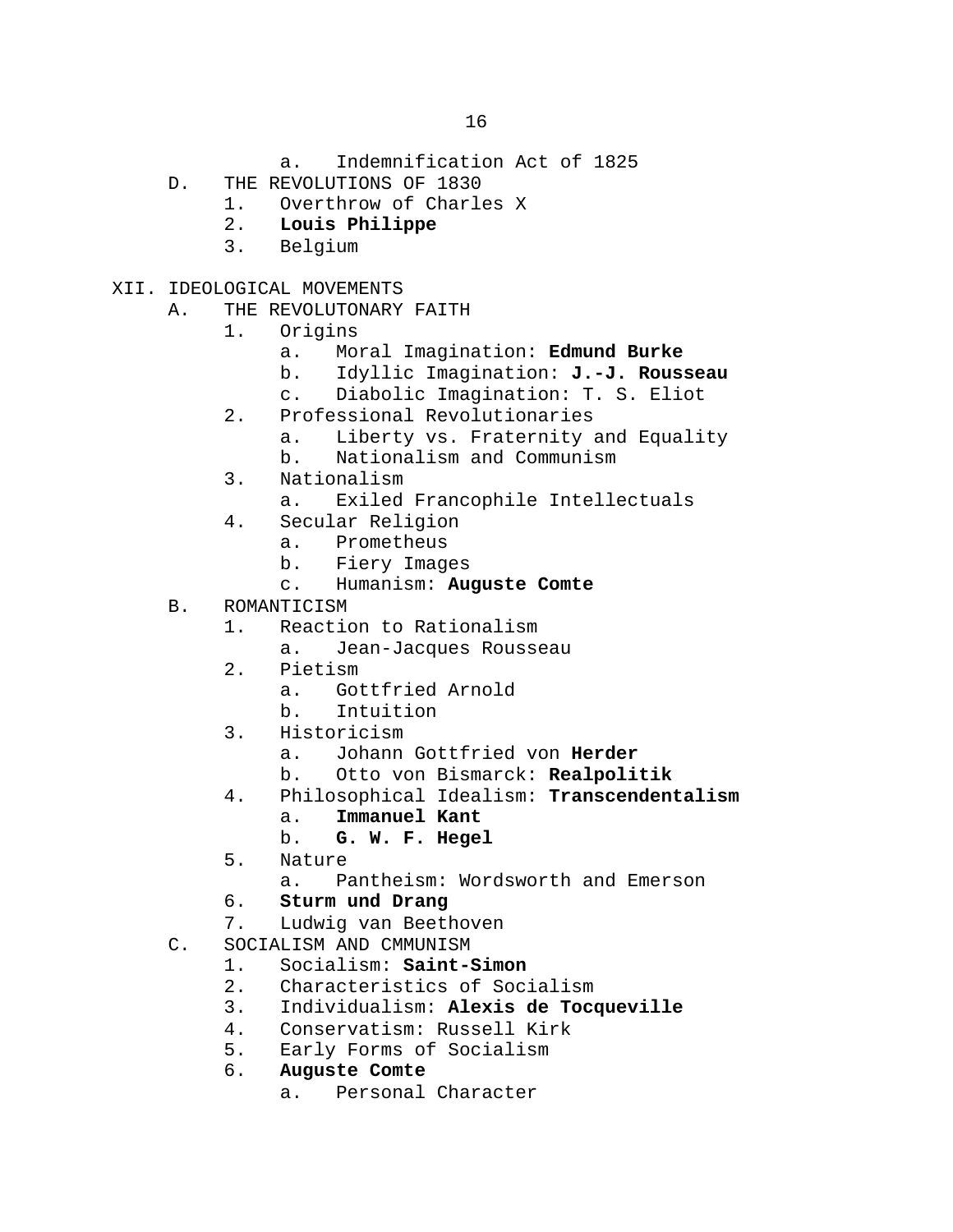- b. Positive Philosophy
- 7. Ferdinand Lassalle<br>8. **Pierre Proudhon**
- 8. **Pierre Proudhon**
- 9. Communist Manifesto: **Karl Marx**
- D. MARXISM
	- 1. German Social Democratic Party<br>2. **Karl Marx**
	- 2. **Karl Marx**
	- Education<br>a. **Brunc** 
		- a. **Bruno Bauer**
		- b. **Moses Hess**
	- 4. Journalism
		- a. Rheinische Zeitung
	- 5. Years of Wandering
	- 6. Writings
	- 7. League of the Just
	- 8. Communist Manifesto<br>9. Revolution of 1848
	- Revolution of 1848 and Exile
	- 10. Das Kapital<br>11. Internation
	- International Workingmen's Association<br>a. **Mikhail Bakunin** a. **Mikhail Bakunin**
		-
	- 12. Decline and Death
	- 13. Second International
- XIII. INTERNATIONAL COMPETITION
	- A. COLONIALISM<br>1. Intern
		- 1. International Commerce<br>2. British Empire
		- British Empire
			- a. Sea Power
		- 3. Nationalist Impulse
			- a. Unification of Italy and Germany<br>b. American Civil War
			- b. American Civil War
			- c. Franco-Prussian War<br>d. Bismarck's **Kulturka**
			- d. Bismarck's **Kulturkampf**
		- 4. Industrial Revolution<br>a. Protective Trade
			- a. Protective Trade Barriers<br>b. New Foreign Markets
			- b. New Foreign Markets<br>c. Suez and Panama Can
			- Suez and Panama Canals
		- 5. Development of Underpopulated Lands
		- 6. India<br>7. China
		- China<br>a. I
			- a. Manchu Dynasty<br>b. Opium Wars
			- b. Opium Wars<br>c. Concession
			- c. Concessions<br>d. Open Door P
			- Open Door Policy
			- e. Boxer Rebellion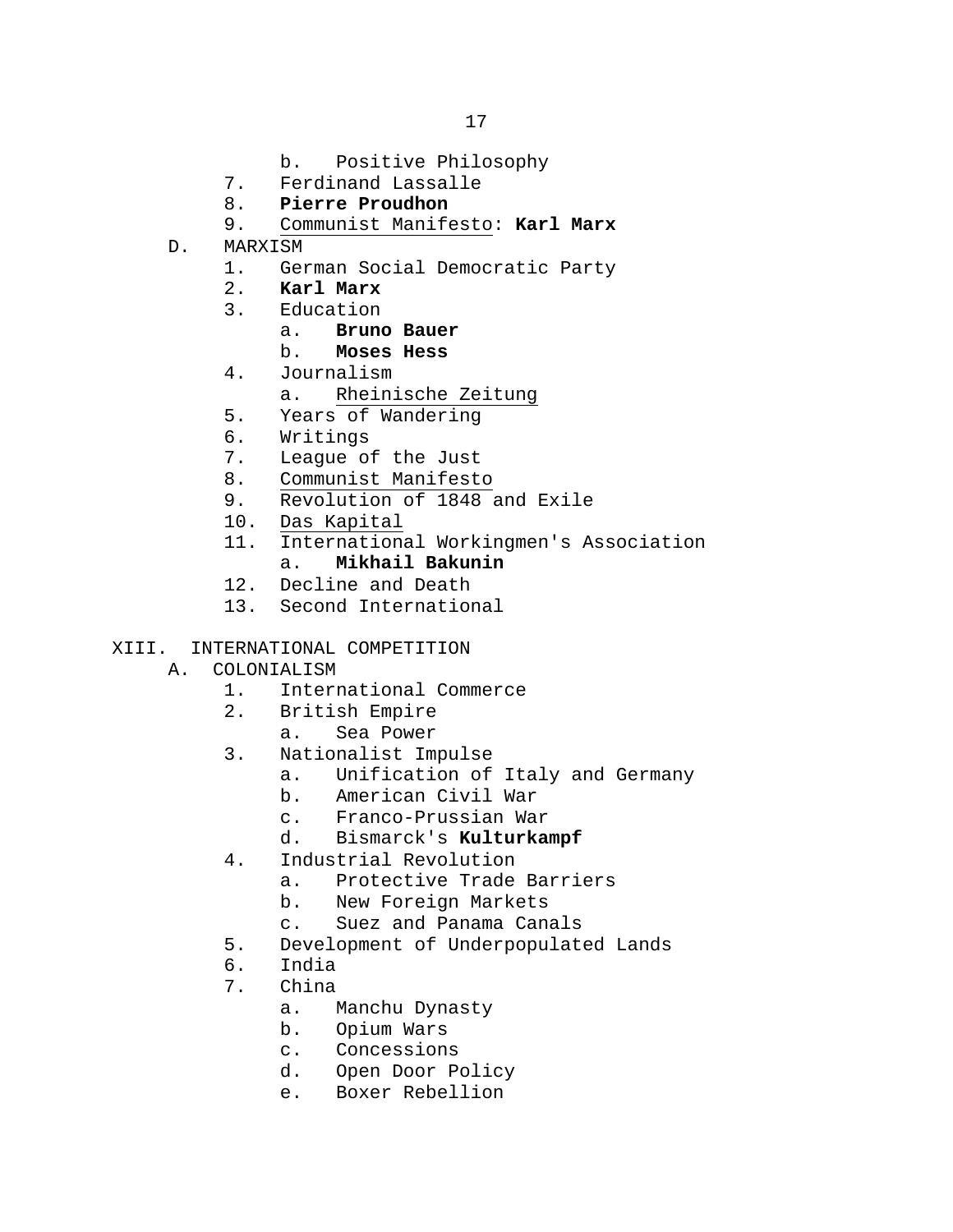- 8. Japan
	- a. Matthew Perry<br>b. Shoguns
	- Shoquns
	- c. Meiji Restoration
- 9. Egypt
	- a. Muhammad Ali
	- b. Ismail<br>c. Ahmed
	- Ahmed Arabi
- 10. Seizure of Africa<br>a. Great Trek:
	- Great Trek: Afrikaaners
	- b. Ethiopia and Liberia<br>c. Henry Stanley
	- c. Henry Stanley<br>d. Berlin Confere
	- Berlin Conference
	- e. Battle of Omdurman<br>f. Boer War
	- Boer War
- 11. Asia
	- a. Indonesia<br>b. Indochina
	- b. Indochina<br>c. Manchuria
	- c. Manchuria and Outer Mongolia
	- d. Philippines<br>e. Formosa (Ta
	- Formosa (Taiwan) and Korea
- 12. Collapse of Colonialism
- B. THE ROAD TO THE FIRST WORLD WAR
	- 1. The Balkan Wars
		- a. Ottoman Empire<br>b. Congress of Be
		- b. Congress of Berlin
		- c. Bosnia and Herzegovina<br>d. First Balkan War
		- d. First Balkan War<br>e. Second Balkan Wa
		- Second Balkan War
	- 2. Assassination of Francis Ferdinand<br>3. Mobilization for War
	- 3. Mobilization for War<br>4. Triple Alliance and
	- Triple Alliance and Triple Entente<br>a. Otto von Bismarck
		- a. Otto von Bismarck<br>b. Wilhelm II
		- b. Wilhelm II<br>c. Pax Britan
		- c. Pax Britannica
		- d. Boer War<br>e. Triple E
		- e. Triple Entente<br>f. Triple Alliance
		- Triple Alliance
	- 5. German Invasion of France<br>6. Breakdown of the System o
	- Breakdown of the System of States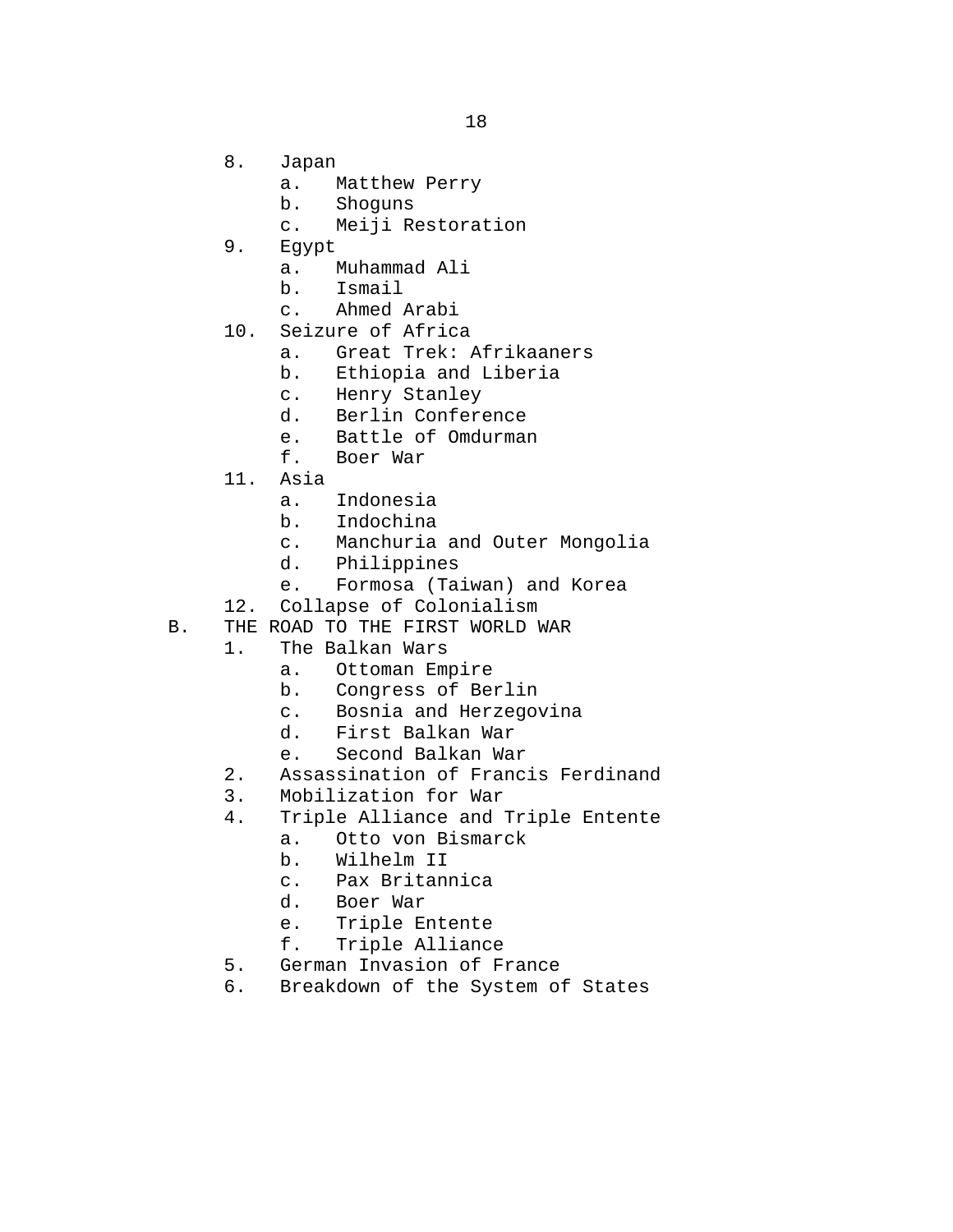- XIV. THE FIRST WORLD WAR<br>A. BEGINNING OF THI
	- BEGINNING OF THE AMERICAN ROLE<br>1. Anti-German Feeling
		- -
			-
			- 1. Anti-German Feeling<br>2. Merchants of Death
			- - Merchants of Death<br>a. United States a. United States Steel<br>b. Du Pont
					-
					- b. Du Pont<br>c. American
					- American Exports
			- 3. American Commerce<br>a. Industrial Sa
				-
				- a. Industrial Sabotage<br>b. Continuous Voyage D b. Continuous Voyage Doctrine<br>c. Starvation
				- Starvation
			- 4. U-Boats
			- Sinking of the **Lusitania**<br>a. Resignation of Will:
				- Resignation of William Jennings Bryan
			-
			- 6. National Defense Act<br>7. Sinking of the Susse:
			- 7. Sinking of the Sussex<br>8. U-Boat Declaration
			- 8. U-Boat Declaration<br>9. The Zimmermann Note 9. **The Zimmermann Note**
				-
				- a. Filibuster<br>b. Arming of I Arming of Merchant Ships
			- 10. War Resolution
	- B. AMERICAN MOBILIZATION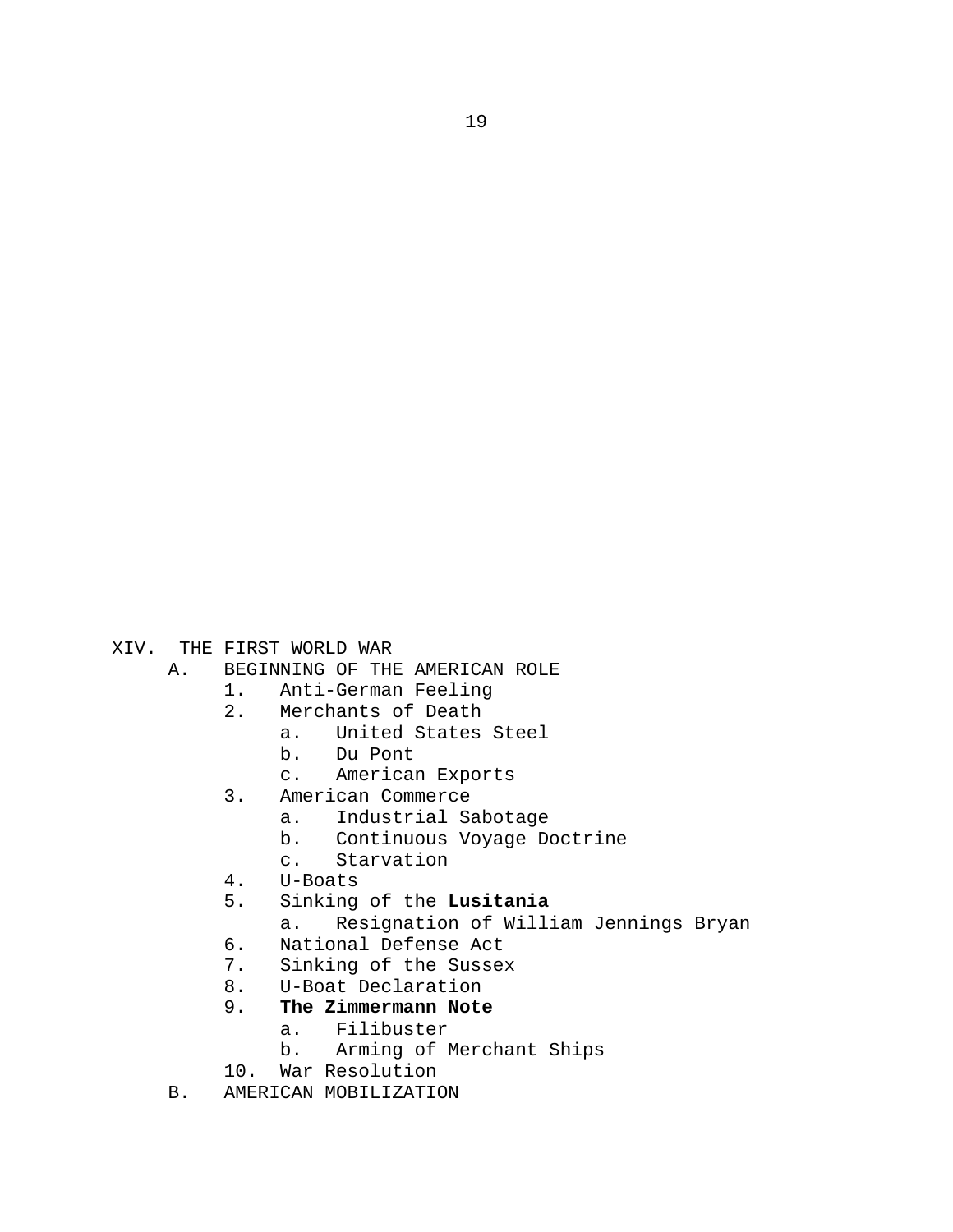- 1. Intervention
	- a. Hidden Costs
- 2. Total Mobilization
- 3. Committee on Public Information

## C. **THE FOURTEEN POINTS**

- 1. Secret Agreements
- 2. National Self-Determination<br>3. Twenty-Three Pronouncements
- 3. Twenty-Three Pronouncements<br>4. Unintended Effects
- Unintended Effects
- D. THE PARIS PEACE CONFERENCE

# 1. **October Appeal**

- 2. Personal Diplomacy
	- a. Wilson's Entourage
	- b. "Colonel" House
	-
- c. Wilson's Obsessive Personality<br>3. The Big Four: Wilson, David Lloyd-G 3. The Big Four: Wilson, **David Lloyd-George**, **Georges Clemenceau**, **Vittorio Orlando**

## 4. **Treaty of Versailles**

- a. Robert Lansing and William Bullitt
- E. COLLAPSE OF THE OLD ORDER IN EUROPE<br>1. Bolshevik Revolution

# Bolshevik Revolution<br>a. Cheka

- Cheka
- b. Genocide
- 2. **Russian Civil War**
	- a. Independent Governments<br>b. White Russian Forces
	- b. White Russian Forces<br>c. Winston Churchill
	- c. **Winston Churchill**
	-
	- d. Western Attitudes<br>e. Bolshevik Tactics
	- e. Bolshevik Tactics<br>f. Aid from Germany Aid from Germany
- 3. Post-War Instability<br>a. Rosa Luxemburg
	- a. **Rosa Luxemburg**
		- b. Bela Kun<br>c. National
		- Nationalist Socialist Regimes:

### **Kemal Ataturk** and **Benito Mussolini**

- F. BREAKDOWN OF THE PEACE SETTLEMENT
	- 1. Reparations Commission
		- a. Hyperinflation
	- 2. Security Treaty<br>3. Post-Mortem
	- Post-Mortem<br>a. Shift
		- a. Shift in the Power Center<br>b. Decline of Colonial Empir
		- b. Decline of Colonial Empires<br>c. Winston Churchill's Assessm
		- Winston Churchill's Assessment
- XV. THE SECOND WORLD WAR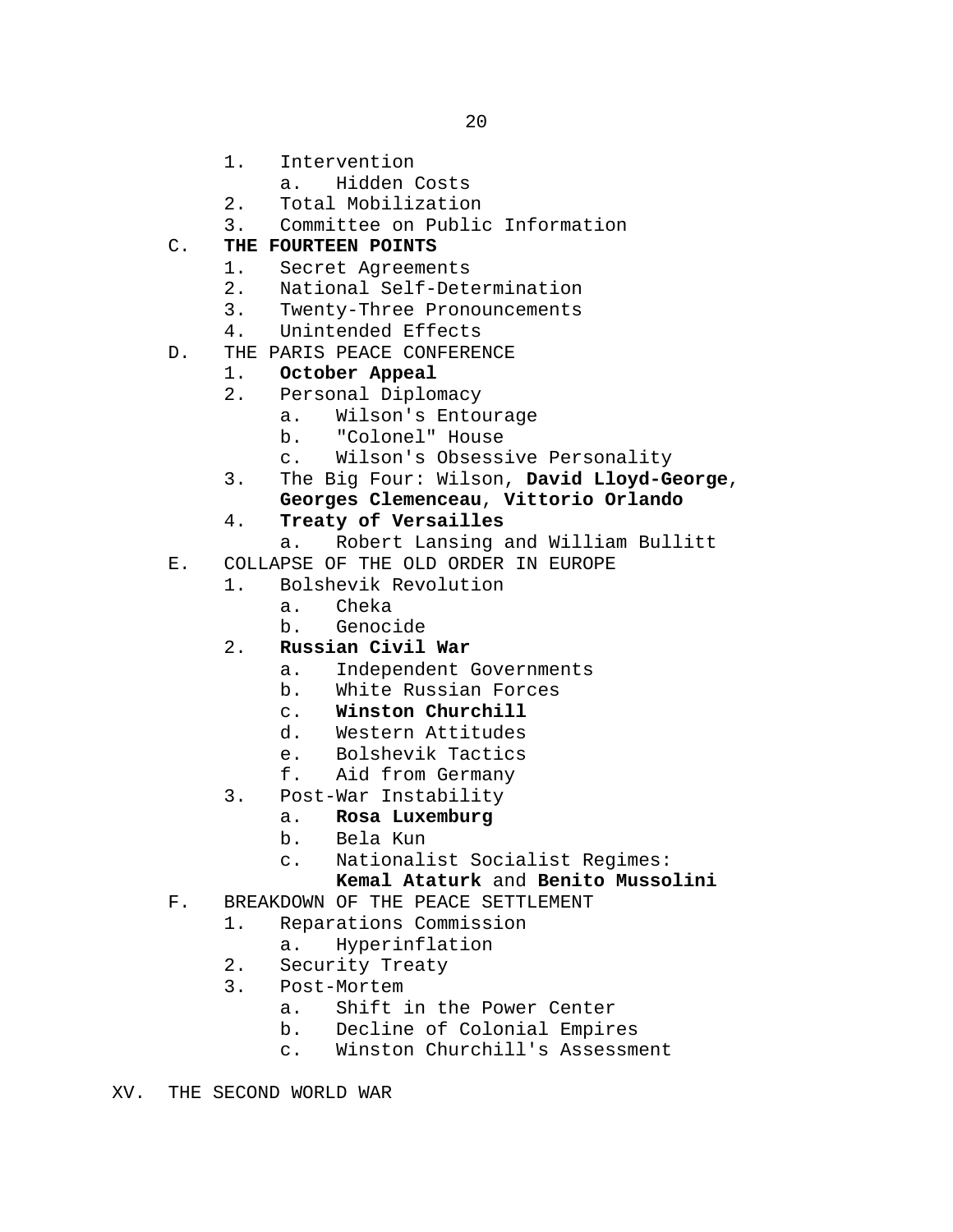- A. THE SEEDS OF CONFLICT<br>1. Versailles Treat
	- 1. Versailles Treaty<br>2. Japan
	- 2. Japan
		- a. Hawley-Smoot Tariff<br>b. Manchukuo
		- b. Manchukuo
		- c. Military Coup
		- d. Withdrawal from League
	- 3. **Adolf Hitler**
	-
	- 4. Totalitarianism<br>5. Formation of the 5. Formation of the Axis
		- a. Ethiopia<br>b. Rhineland
		- Rhineland
		- c. Anti-Comintern Act
		- China
	- 6. Neutrality Acts
		- a. Quarantine Speech: **Franklin Roosevelt**
		- b. Embargo on Japan
	- 7. Spanish Civil War

#### a. **Francisco Franco**

- 8. German Expansion<br>a. Anschluss
	- a. Anschluss<br>b. Sudetenla
	- Sudetenland
	- c. Czechoslovakia, Lithuania, Albania
- 9. Policy of Appeasement<br>10. Outbreak of Second Wo
- Outbreak of Second World War<br>a. Molotov-Ribbentrop Pact
	- a. Molotov-Ribbentrop Pact<br>b. Invasion of Poland
	- b. Invasion of Poland
	- c. The Phony War<br>d. Abolition of
	- Abolition of Neutral Rights
	- e. The Blitzkrieg<br>f. Battle of Brita
	- Battle of Britain
- B. THE MILITARY THEATER<br>1. Pacific
	- 1. Pacific<br>2. Europe
		- Europe and the Mediterranean<br>a. D-Day
			- a. **D-Day**
			-
		- b. Battle of the Bulge<br>3. Fire-Bomb Raids: Dresden 3. Fire-Bomb Raids: **Dresden**, Hamburg, Tokyo
		- 4. German Surrender
		- 5. Island Hopping
		- 6. Hiroshima and Nagasaki<br>7. Japanese Surrender
- 7. Japanese Surrender<br>C. THE DIPLOMATIC THEATER
- THE DIPLOMATIC THEATER<br>1. Executive Agreemer
	- 1. Executive Agreements<br>2. Summitry
	- 2. Summitry<br>3. **Casablan**
	- 3. **Casablanca**